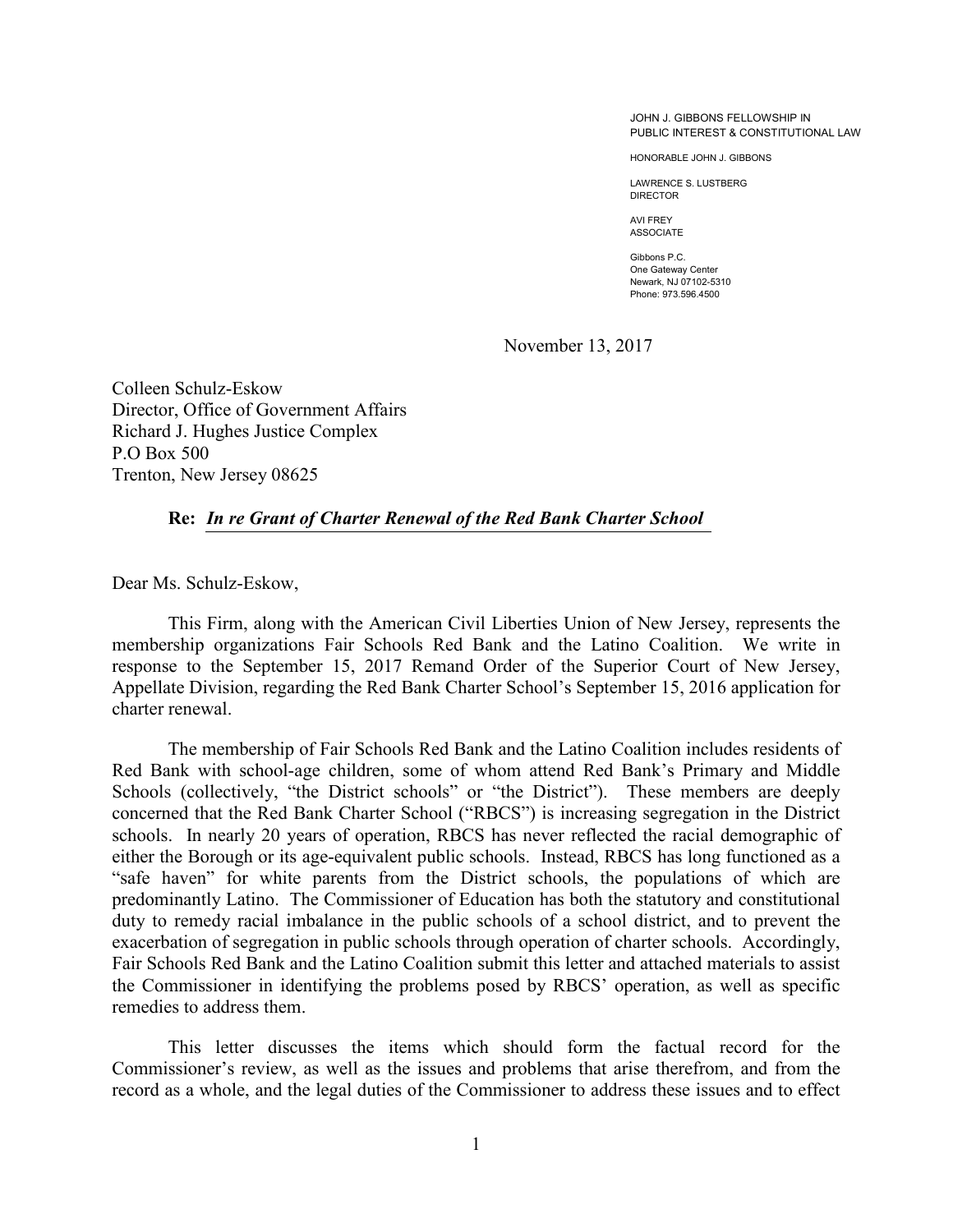the remedies necessary to satisfy the Commissioner's duties and best promote diversity in education in Red Bank's public schools. In sum, the Commissioner must not allow, through the grant of a charter to RBCS, separate educational tracks along the lines of race in the Borough's public schools. The harms to all school-age children, and the Commissioner's legal obligations to protect against those harms, do not permit it.

# **I. Fair Schools Red Bank and the Latino Coalition Submit Additional Items for**  the Record.<sup>1</sup>

Fair Schools Red Bank and the Latino Coalition submit the following additional items for the Commissioner's consideration in this matter: $2<sup>2</sup>$ 

- 1. 2016-2017 Statewide Enrollment Data, *available at*  http://www.state.nj.us/education/data/enr/enr17/;
- 2. 2017-2018 District Enrollment Data;
- 3. 2017-2018 RBCS Enrollment Data;
- 4. NJ DOE 2014-2015 Performance Report: Red Bank Boro Primary School, *available at* http://www.nj.gov/education/pr/1415/25/254360075.pdf;
- 5. NJ DOE 2014-2015 Performance Report: Red Bank Boro Middle School, *available at* http://www.nj.gov/education/pr/1415/25/254360060.pdf;
- 6. Audio Recording, Press Interview of RBCS President Meredith Pennotti and Board of Trustees President Roger Foss (February 2016), *available at*  http://www.redbankgreen.com/2016/02/red-bank-charter-officials-defendplan/#more-102350;
- 7. Meredith Pennotti, Letter to Commissioner Hespe (Feb. 19, 2016);
- 8. RBCS Webpage, "Red Bank Charter School Lottery Attracts More Than 100 Families," (April 4, 2017);
- 9. Meredith Pennotti, "Charter School Doesn't Contribute to Segregation in Red Bank," Opinion, Asbury Park Press (Nov. 10, 2016);
- 10. Judy DeHaven, Email and Attached Memorandum to DOE Officials (Oct. 7,  $2013$ ;
- 11. Senator Jennifer Beck, Letter to Commissioner Cerf (undated);
- 12. Commissioner Cerf, Letter to Senator Jennifer Beck (May 29, 2013);
- 13. [Letters to the Commissioner]:
	- A. Peter Blum, Letter to Commissioner Harrington (Oct. 30, 2017);
	- B. Jill Burden, Letter to Commissioner Harrington (Nov. 9, 2017);
	- C. Judy DeHaven, Letter to Commissioner Harrington (Nov. 4, 2017);
	- D. Christina de Vries, Letter to Commissioner Harrington (Nov. 2, 2017);
	- E. Jennifer Garcia, Letter to Commissioner Harrington (Oct. 1, 2017);
	- F. Marybeth Maida, Letter to Commissioner Harrington (Nov. 3, 2017);
	- G. Lisa McLaughlin, Letter to Commissioner Harrington (Nov. 5, 2017);
	- H. Rosaleen Perry, Letter to Commissioner Harrington (Nov. 2, 2017);
	- I. Dayna Stein, Letter to Commissioner Harrington (Oct. 29, 2017);

<sup>&</sup>lt;sup>1</sup> These items are included in an attached Appendix, with the exception of items available online, for which internet addresses are provided, both here and in the Appendix.<br><sup>2</sup> These items are cited hereinafter as "Supp. Doc. [No.] at [page no.] ([short document description])." For example,

a citation to page 2 of Peter Blum's letter would be "Supp. Doc. 13.A at 2 (Blum Letter)."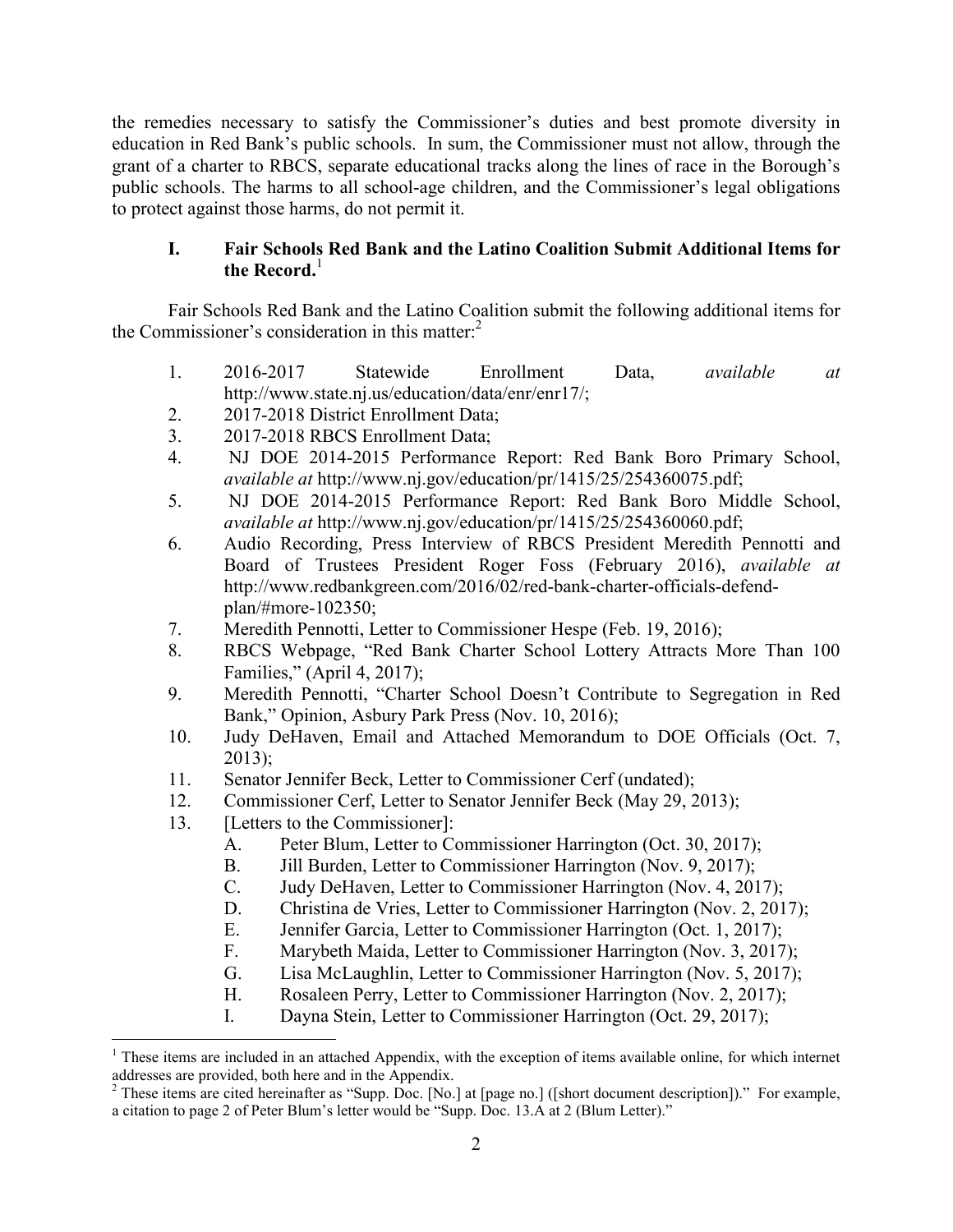- J. Wayne Woolley, Letter to Commissioner Harrington (Nov. 3, 2017);
- K. Maria De Los Angeles Santamaria Zacaria, Letter to Commissioner Harrington (Oct. 31, 2017);
- L. Mathew Smith and Corinda Bravo, Letter to Commissioner Harrington (Dec, 6, 2016);
- M. Lisa Keele, Letter to Commissioner Harrington (Dec. 6, 2016);<sup>3</sup>
- 14. Demonstrative Exhibit: Enrollment Demographic Graphs and Data;
- 15. Demonstrative Exhibit: U.S. Census Data;
- 16. Demonstrative Exhibit: PARCC Results 2014-2015 ELA and Math, 2015-2016 ELA and Math Graphs and Data; and
- 17. Commissioner's August 10, 2017 Filing with the Superior Court, Appellate Division, Including Civil Case Information Statement, Statement of Items Comprising the Record, Notice of Motion to File Amplification and Certification of Kathryn Duran, DAG, in support, and Proposed Amplification of Reasons.

# **II. The Commissioner Has Statutory and Constitutional Duties to Fight Even** *De Facto* **Segregation Wrought by Charter Schools in New Jersey.**

The Commissioner is required to address racial segregation in a district's public schools that is caused or exacerbated by the operation of a charter school. Because of New Jersey's "abhorrence of discrimination and segregation in the public schools," this obligation holds without regard to the underlying cause, whether official segregation (*de jure*) or the collective result of individual decisions (*de facto*). *See Booker v. Bd. of Ed. of Plainfield, Union Cty*, 45 *N.J.* 161, 170 (1965) ("It is neither just nor sensible to proscribe segregation having its basis in affirmative state action while at the same time failing to provide a remedy for segregation which grows out of discrimination in housing, or other economic or social factors."); *Morean v. Bd. of Educ. of Montclair*, 42 *N.J.* 237, 243 (1964) ("racial imbalance in . . . schools [] though fortuitous in origin, presents much the same disadvantages as are presented by segregated schools").

The source of the Commissioner's duty is twofold. First, the Commissioner's duty is statutory, arising under the Charter School Program Act of 1995 ("the CSPA," or "the Act"), 18 *N.J.S.A.* 18A:36A-1 to -18, and its implementing regulations, *N.J.A.C.* 6A11 *et seq*. At the time of the Act's passage, there was "concern that loose regulation [would] allow charter schools to siphon the wealthiest and best-educated families from traditional public schools, and that the creation of charter schools [would] disproportionately burden lower classes and children of color." *In re Grant of Charter Sch. Application of Englewood on the Palisades Charter Sch.*, 164 *N.J.* 316, 321 (2000) (citation and quotation marks omitted). In response, the Legislature included within the Act several provisions designed to prevent segregation in the public school system resulting from the operation of charters. *Id.* Thus, the Act mandates that, "[t]he admission policy of the charter school shall, to the maximum extent practicable, seek the enrollment of a cross section of the community's school age population including racial and academic factors." *N.J.S.A.* 18A:36A-8(e). Similarly, "[a] charter school shall be open to all

<sup>&</sup>lt;sup>3</sup> Both Supp. Doc. 13.L (Smith and Bravo Letter) and Supp. Doc. 13.M (Keele Letter) were included among the items comprising the record on appeal as designated by the Commissioner in her filing to the Appellate Division on August 10, 2017.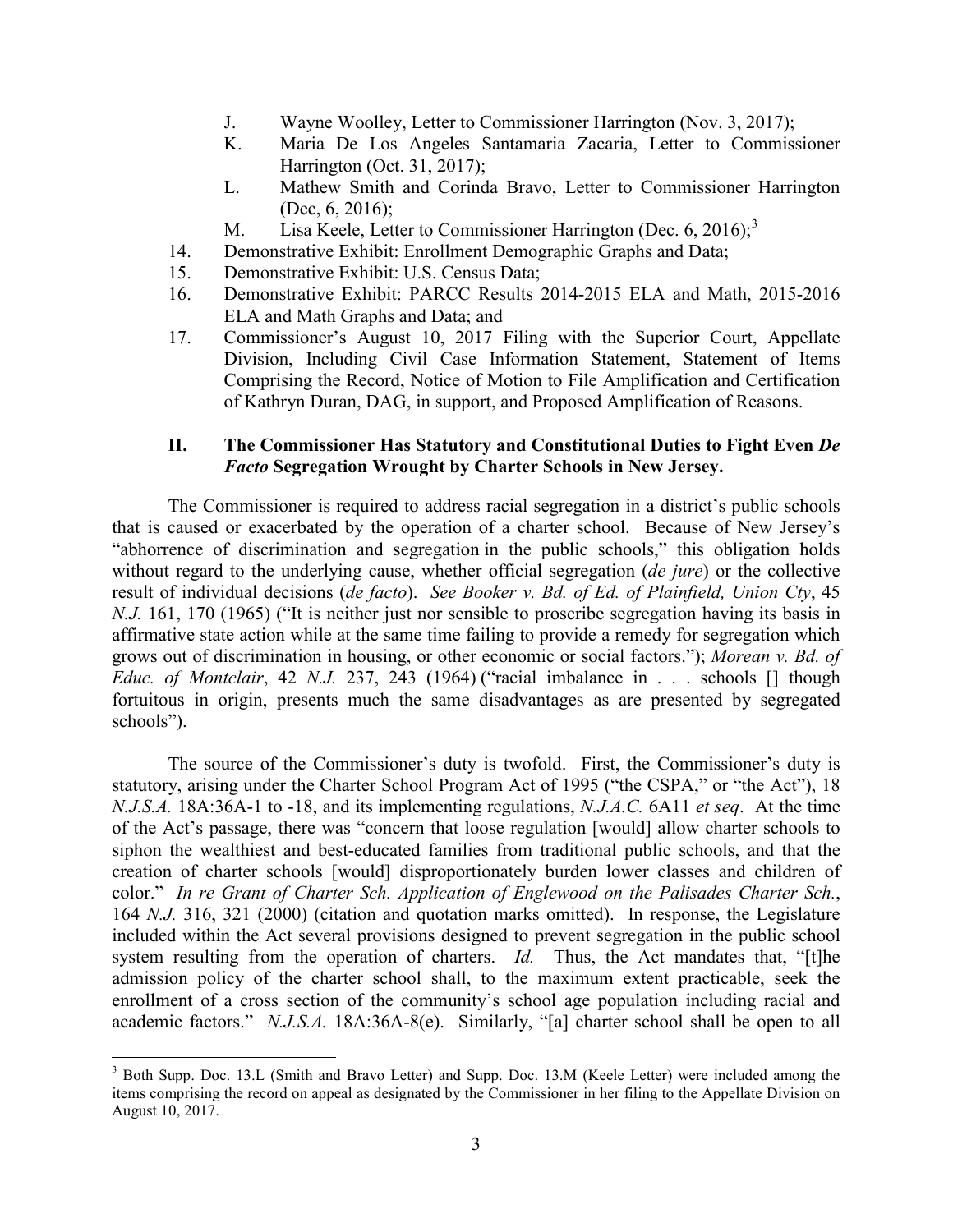students on a space available basis and shall not discriminate in its admission policies or practices on the basis of . . . proficiency in the English language, or any other basis that would be illegal if used by a school district[.]" *N.J.S.A.* 18A:36A-7. And "[i]f there are more applications to enroll in the charter school than there are spaces available, the charter school shall select students to attend using a random selection process." *N.J.S.A.* 18A:36A-8(a).

The Act's implementing regulations are even more pointed in directing the Commissioner to prevent segregation through the establishment, operation and renewal of charter schools. First, "[p]rior to the granting of the charter, the Commissioner shall assess the student composition of a charter school and the segregative effect that the loss of the students may have on its district of residence." *N.J.A.C.* 6A:11-2.1(j). Thereafter, "[o]n an annual basis, the Commissioner shall assess the student composition of a charter school and the segregative effect that the loss of the students may have on its district of residence." *N.J.A.C.* 6A:11-2.2(c). And in reviewing applications for charter renewal, "[t]he Commissioner shall grant or deny the renewal of a charter upon the comprehensive review of the school including . . . the annual assessments of student composition of the charter school[.]" *N.J.A.C.* 6A:11-2.3(b)(8).

New Jersey Courts interpret these statutory and regulatory provisions as creating a broad duty in the Commissioner to assure that at no point will the operation of a charter school increase segregation in public schooling: "there is no question, and no party argues otherwise, that the Commissioner must ensure that the operation of a charter school does not result in district segregation. The Commissioner must vigilantly seek to protect a district's racial/ethnic balance during the charter school's initial application, continued operation, and charter renewal application." *In re Grant of Renewal Application of the Red Bank Charter School*, 367 *N.J. Super.* 462, 472 (App. Div. 2004); *accord Englewood on the Palisades*, 164 *N.J.* at 328 ("The Commissioner must consider the impact that the movement of pupils to a charter school would have on the district of residence. That impact must be assessed when the Commissioner initially reviews a charter school for approval to open, and on an annual basis thereafter. . . Continuing assessment of the charter school's pupil population and impact on the district of residence must also occur. . . . The Commissioner's obligation to oversee the promotion of racial balance in our public schools to ensure that public school pupils are not subjected to segregation includes any type of school within the rubric of the public school designation.").

The Commissioner has considerable discretion to determine the "formality or structure" of the segregative effect analysis, *Englewood on the Palisades*, 164 *N.J.* at 329, but in all cases, the Commissioner must compare the racial demographics of the charter school against the school-age population of the district schools. This requirement was made manifest in *Englewood on the Palisades*, the first New Jersey Supreme Court decision to consider the Charter School Program Act and to discuss the Commissioner's duties with respect to charters. The Court noted that, at the time of decision, the Commissioner already confronted segregation in the State's public schools by requiring "school-to-school comparisons" within districts to "monitor racial balance," meaning that the Commissioner oversaw comparison of the racial demographics of public schools within a district to make sure none were "out of line." *Id.* at 325. "With charter schools," the Court held, "the Legislature sought to achieve a comparable result." *Id.* Accordingly, the Court interpreted the Charter School Program Act's requirement that charter schools "seek to enroll a cross-section of the community's school age population," *N.J.S.A.* 18A:36A-8(e), to mean that charters must be held to "seek a pupil population similar to the pupil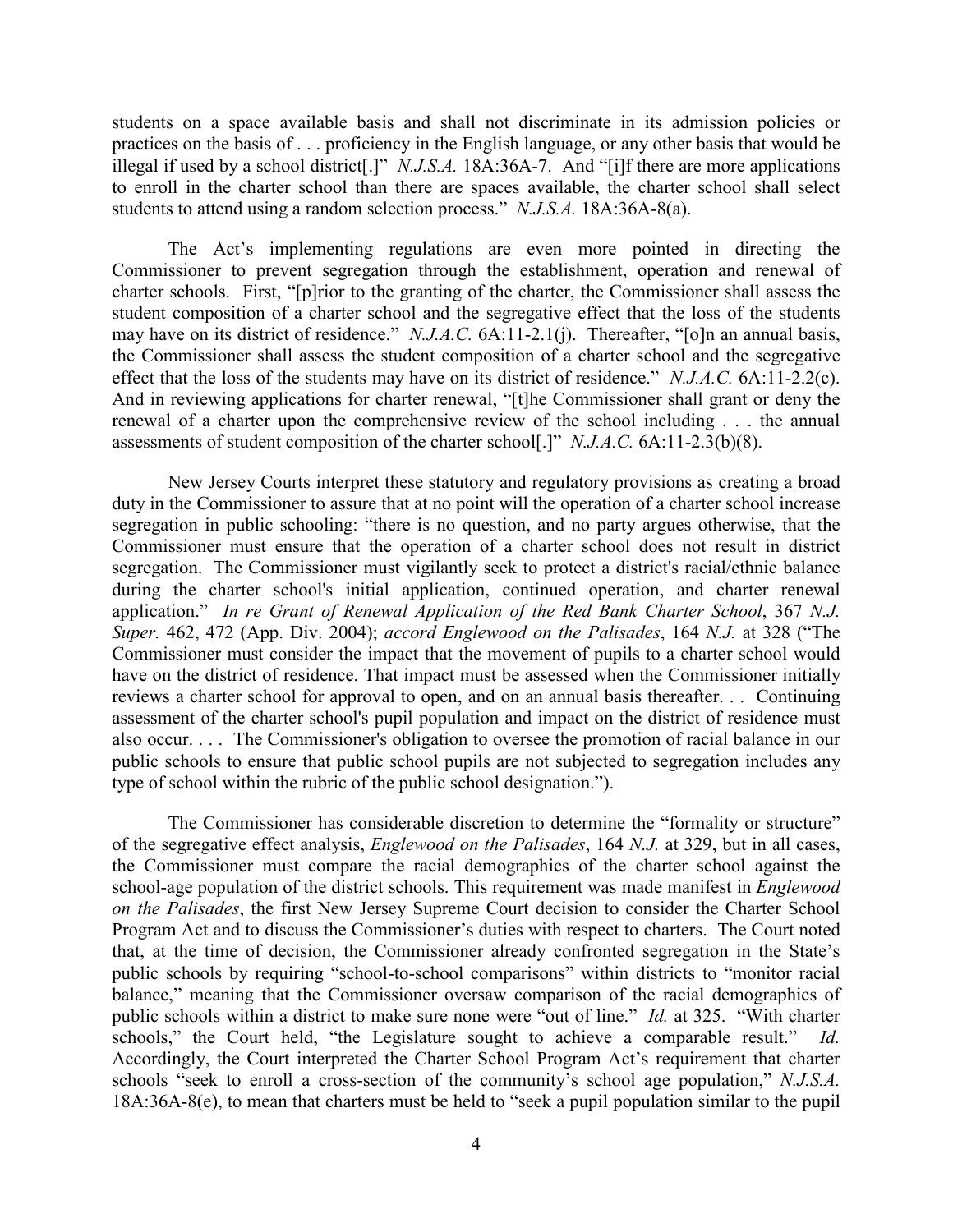population" that emerges from a school-to-school comparison with other schools in the district. *Englewood on the Palisades*, 164 *N.J.* at 329 (statutory language "reflect[ed] the importance that the legislators placed on the need to maintain racial balance"). In other words, in assessing segregative effect, the Commissioner must determine how the racial composition of the charter school aligns with that of other public schools in the district. *See In re Red Bank*, 367 *N.J. Super.* at 477 (holding that the local board compared the charter school's demographics to the "wrong population base"—that of the borough as a whole—when it should have used the district school-age population).

Thus, if a school-to-school demographic comparison shows significant disparities, the Commissioner should determine whether charter school policies are producing or worsening segregation in the district, and if so, should mandate an appropriate remedy. *Id.* at 477, 482 (noting that, "the enrollment statistics clearly demonstrate that the Charter School has a significantly higher percentage of non-minority students than the district schools," and remanding based on this fact among others "for the Commissioner . . . to determine whether any aspect of the Charter School's operation of the lottery, waiting list, sibling preference, and student withdrawal practices, together with any other actions following enrollment, exacerbate the district's racial/ethnic imbalance. Upon completion of the hearing, the Commissioner shall determine whether any remedial action is warranted, including whether to develop a remedial plan for the Charter School."). This duty holds even where a "demographic trend" is increasing segregation on its own—the Commissioner may not claim inevitability as an excuse, and must pursue ameliorative action even if a decline in the white population of district schools was already underway as a result of demographic trends in the community. *In re Petition for Authorization to Conduct a Referendum on Withdrawal of N. Haledon Sch. Dist. from Passaic Cty. Manchest Reg. High Sch.*, 181 *N.J.* 161, 183 (2004).

Beyond this clear statutory obligation, imposed upon the Commission by the Legislature, the Commissioner's duty to fight segregation in the public schools is also of constitutional magnitude. Hence, the New Jersey Constitution's Thorough and Efficient Education Clause, *N.J. Const.* Art. 8, § 4, ¶ 1 ("The Legislature shall provide for the maintenance and support of a thorough and efficient system of free public schools for the instruction of the children in the State between the ages of five and eighteen years."), and its specific requirement that "[n]o person shall be . . . segregated . . . in the public schools, because of religious principles, race, color, ancestry or national origin," *N.J. Const.* Art. 1, ¶ 5, impose upon the Commissioner the "obligation to take affirmative steps to eliminate racial imbalance, regardless of its causes." *Jenkins v. Morris Twp. Sch. Dist.*, 58 *N.J.* 483, 506 (1971) (citation and quotation marks omitted); *see also Booker*, 45 *N.J.* at 173-74 (stating that "[w]hether or not the federal constitution compels action to eliminate or reduce *de facto* segregation in the public schools, it does not preclude such action by state school authorities in furtherance of state law and state educational policies," and holding that the Commissioner was required under New Jersey Constitution to prevent and remedy *de facto* segregation). In order so that Commission may fulfill this responsibility, the Legislature has made clear that "[t]he commissioner shall have jurisdiction to hear and determine . . . all controversies and disputes arising under the school laws[.]" *N.J.S.A.* 18A:6-9; *see Jenkins*, 58 *N.J.* at 506-07 (citing *N.J.S.A.* 18A:6-9 as source of Commissioner's "responsibility and power to correct . . . segregation or imbalance which is frustrating our State constitutional goals").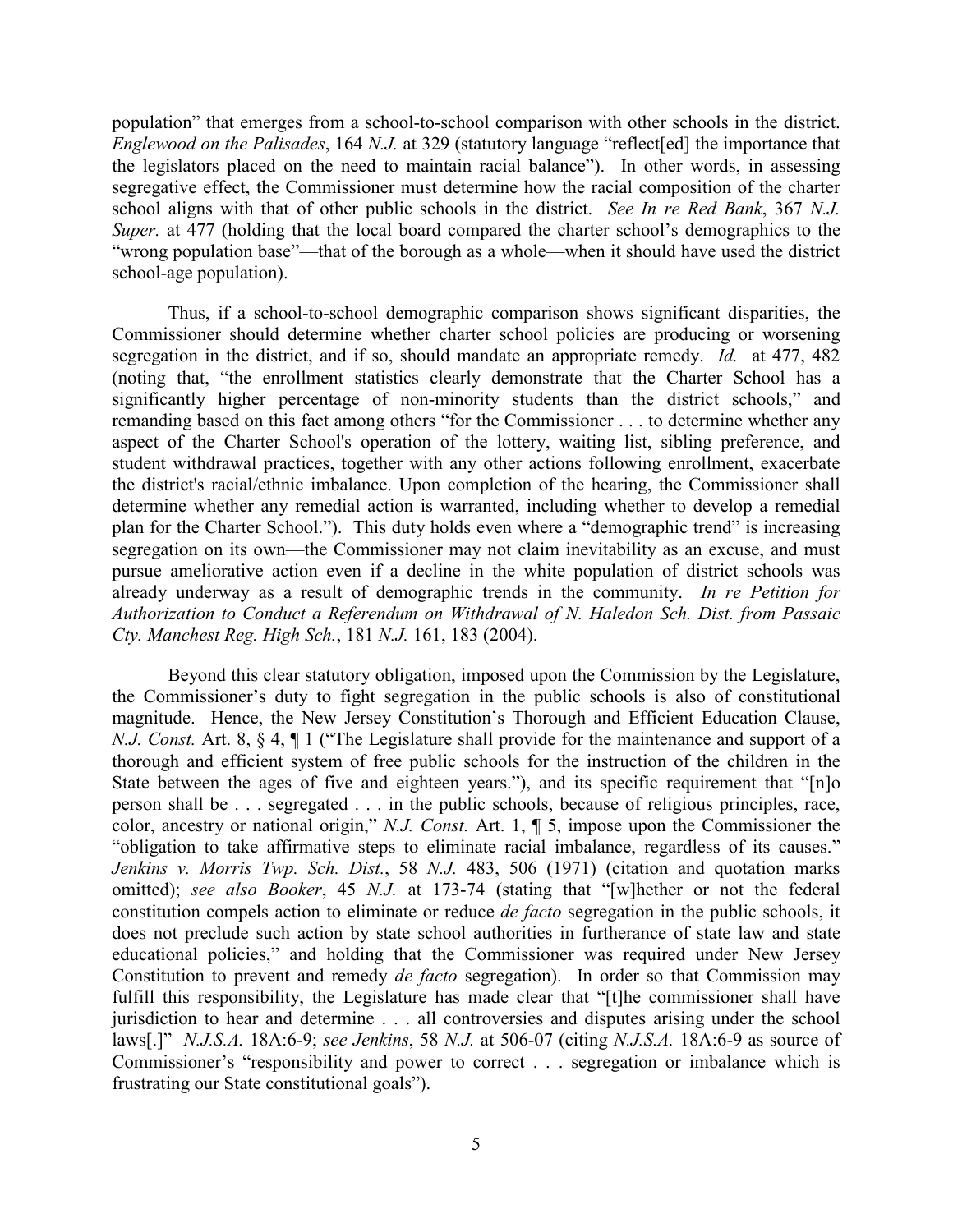Accordingly, the New Jersey Supreme Court has repeatedly held that the Commissioner's constitutional duty to prevent segregation entails investigating and remedying racial imbalance across public schools within a district, and even across district lines. *See*, *e.g.*, *Booker*, 45 *N.J.* at 178-80 (in response to complaint that county schools were racially segregated, Commissioner was required not only to remedy particular schools that were "entirely or almost entirely" nonwhite, but to oversee "a reasonable plan achieving the greatest dispersal consistent with sound educational values and procedures"); *Jenkins*, 58 *N.J.* at 506-08 (where record showed that withdrawal of one township from high school jointly shared with another would yield two racially imbalanced high schools, Commissioner was required to consider whether to enjoin withdrawal or direct merger of townships); *N. Haledon*, 181 *N.J.* at 181-84 (where record demonstrated that township's withdrawal from regional high school would worsen racial balance in regional school, Commissioner was bound by "constitutional imperative to prevent segregation in our public schools" to deny petition for a referendum on the question of withdrawal); *Bd. of Educ. of Bor. of Englewood Cliffs v. Bd. of Educ. of Englewood*, 257 *N.J. Super.* 413, 473-74 (App. Div. 1992) (where students of township were increasingly withdrawing from regional school to attend neighboring township's school on a tuition basis, resulting in "serious negative impact on the racial balance" of the regional school, "the effectuation of the State's constitutional policy in favor of racial balance as a function of the quality of education not only authorized but compelled an injunction against" neighboring township receiving students on a tuition basis). And, significantly, this constitutional duty applies equally in the charter school context. *Englewood on the Palisades*, 164 *N.J.* at 328 ("The constitutional command to prevent segregation in our public schools superimposes obligations on the Commissioner when he performs his statutory responsibilities under the Charter School Act.").

The Commissioner's constitutional duties also include that he mandate a proper remedy where "segregation would occur"—in such cases, "the Commissioner must use the full panoply of his powers to avoid that result." *Id.* at 329. The power to address segregation is vast: the Commissioner may, for example, design "a plan of his own" for desegregation of district schools. *Booker*, 45 *N.J.* at 178; *see also Jenkins*, 58 *N.J.* at 508 (Commissioner has "full power to direct a merger [of townships] on his own if he finds such course ultimately necessary for fulfillment of the State's educational and desegregation policies in the public schools"); *N*. *Haledon*, 181 *N.J.* at 182-85 (Commissioner empowered to deny township petition to hold referendum on withdrawal from regional school, and to "determine cost allocations" between townships in regional schools to account for resulting tax burden on town seeking withdrawal). In the charter school context, the Commissioner's authority includes the power to impose any "appropriate remedy, which properly balances our strong policy in favor of non-segregated schools with our policy of fostering the development of effective charter schools." *Red Bank*, 367 *N.J. Super.* at 486. For example, "if a charter school were to recruit systematically only pupils of a particular race or national origin," the Commissioner is empowered, "if necessary, to revoke the approval of a charter school." *Englewood on the Palisades*, 164 *N.J.* at 328.

Ultimately, then, whether as a matter of statute or the Constitution, the Commissioner must assess whether operation of a charter school is causing or worsening segregation within the public schools of its district. To do so, the Commissioner must compare the demographics of the charter school with those of public schools in the same district (of comparable grade level) to assess whether one or more schools is "out of line." *Englewood on the Palisades*, 164 *N.J.* at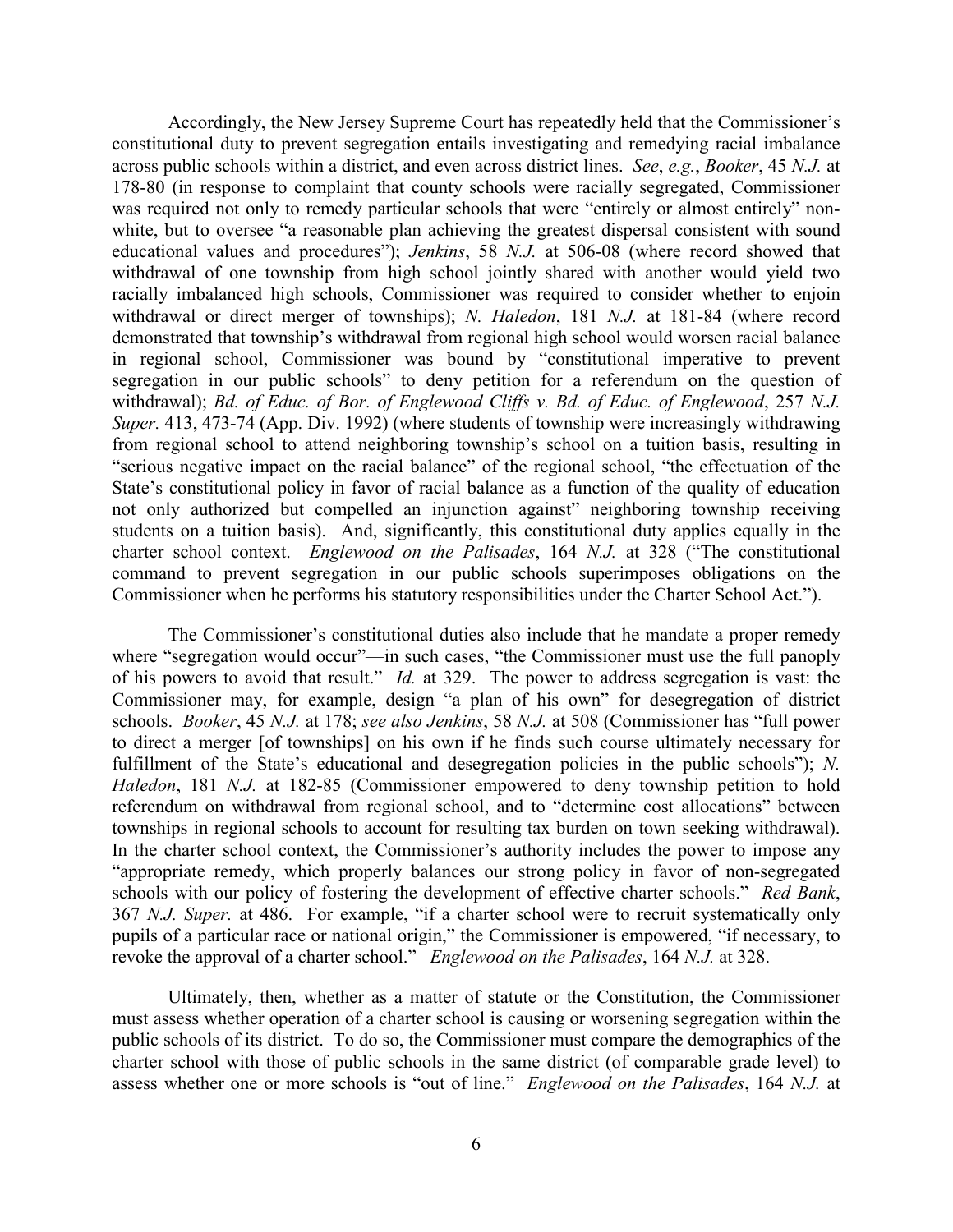325. If so, the Commissioner must investigate the cause of the imbalance and devise an appropriate remedy using "the full panoply of his powers." *Id.* at 329.

# **III. The Red Bank Charter School Is Contributing to Segregation in the Red Bank Public Schools.**<sup>4</sup>

The Red Bank public schools are segregated. At present, the District's student population is 7.3% white and 89.3% Latino, while RBCS is 44.2% white and 45.2% Latino. This disparity has existed for the life of the charter: while the white population of the District has steadily fallen from 17% in 1998 to 7.3% in 2017, RBCS's white population has been as high as nearly 70%, and has never fallen below the mark of 40.6% in 2004. The percentage of RBCS' white enrollment from its first years to the present is as follows:

#### White Enrollment at RBCS (1998-Present)

|  |  | 1998 1999 2000 2001 2002 2003 2004 2005 2006 2007     |  |       |
|--|--|-------------------------------------------------------|--|-------|
|  |  | 59.5% 69.0% 51.3% 56.7% 47.8% 43.0% 40.6% 49.7% 43.6% |  | 44.0% |
|  |  |                                                       |  |       |
|  |  | 2008 2009 2010 2011 2012 2013 2014 2015 2016 2017     |  |       |
|  |  | 42.8% 50.6% 48.3% 48.0% 55.0% 55.1% 51.8% 50.0% 42.5% |  | 44.2% |

That the percentage of white students at RBCS has at all times been markedly higher than at the district is manifest in the following graphic:



White Percent of Population by School (1998-Present)

<sup>4</sup> For all data and graphs in this section, *see* Supp. Doc. 14 (Enrollment Charts and Data), except for U.S. census data, which is listed at Supp. Doc. 15.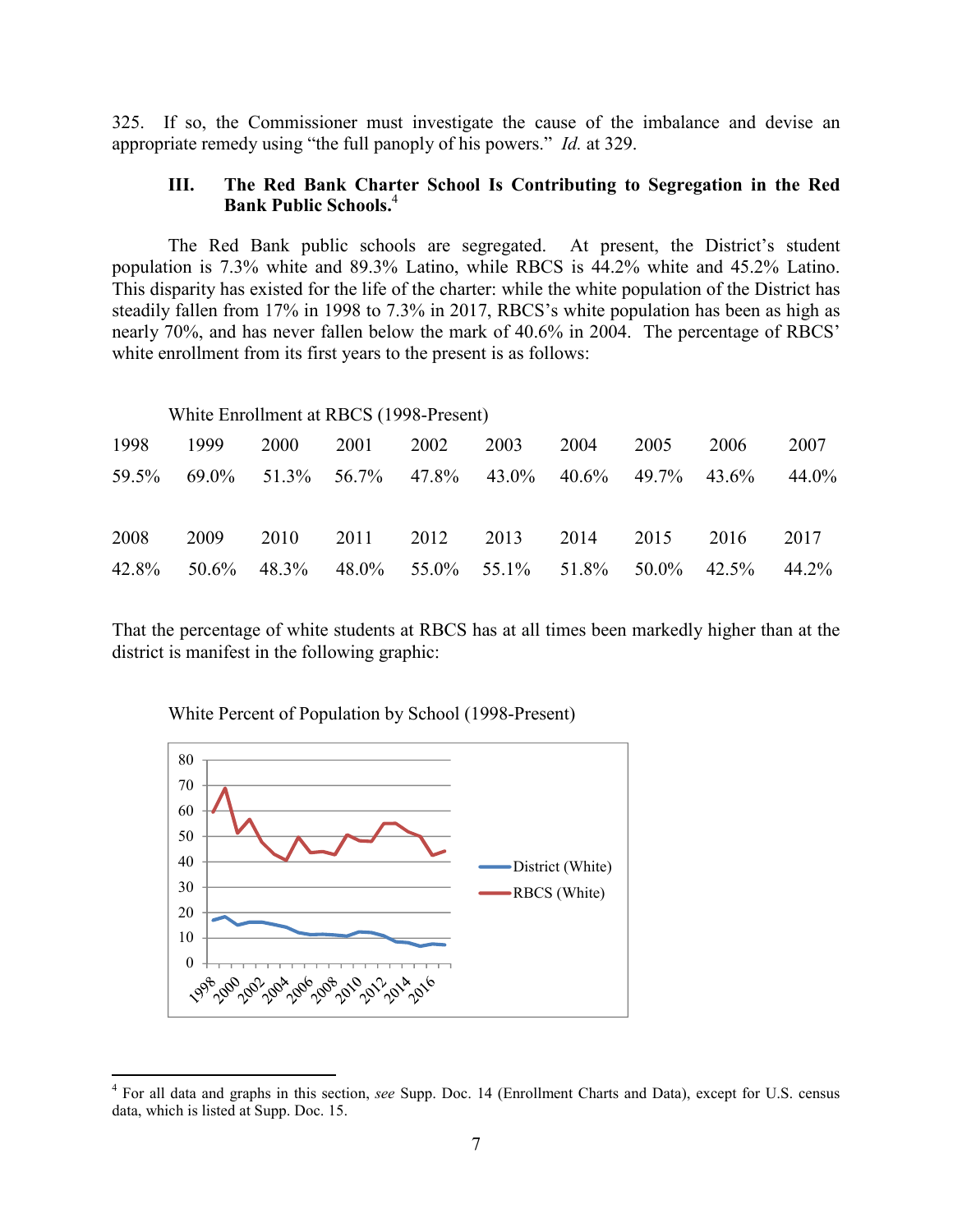One powerful way to look at this reality is that, although the District is obviously many times the size of RBCS (in 1998, the District was over three times larger; today, its population is nearly six times as large), the two schools have consistently enrolled a comparable number of white students:



Number of White Students by School (2002-Present)

Meanwhile, as the white population in the District has declined, the Latino population has grown exponentially, with the District Latino population increasingly dwarfing that of RBCS:



Number of Latino Students by School (2002-Present)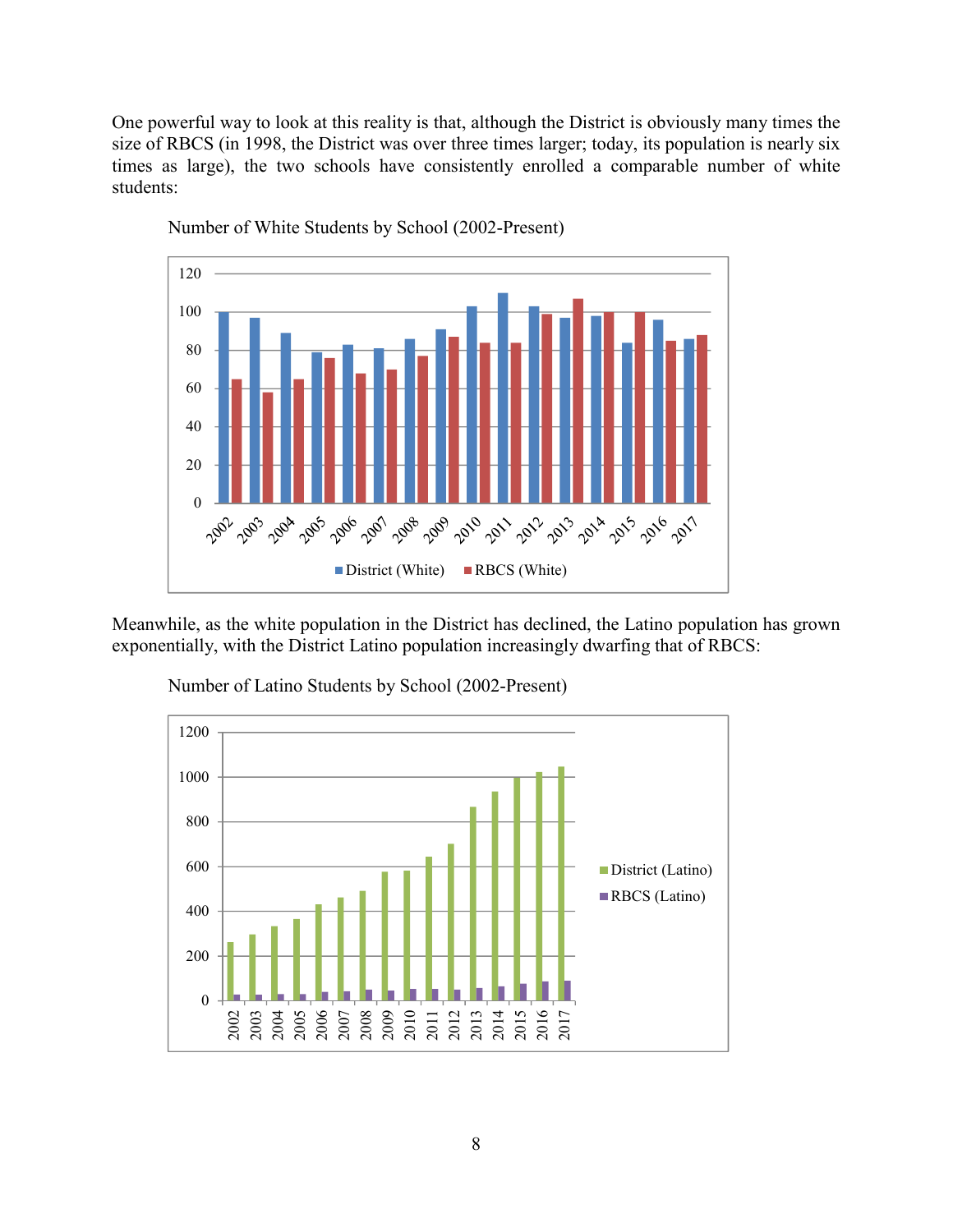This increase in the Latino population has dramatically altered the District's racial demographics. As the below graph shows, the District's white and Latino populations were nearly equivalent at the time RBCS opened in 1998 (white population: 17.0%; Latino population 18.9%), but they have sharply diverged since, creating a highly segregated school at present (white population: 7.3%; Latino population 89.3%):



District School Percent of Population by Race (1998-Present)

Neither the District nor RBCS reflects the racial demographics of Red Bank's under-18 population as measured by census data. White students are underrepresented in the District and over-represented in RBCS; in fact, as the below graphic shows, RBCS has always enrolled a white population that is disproportionate relative to the community's school age population: at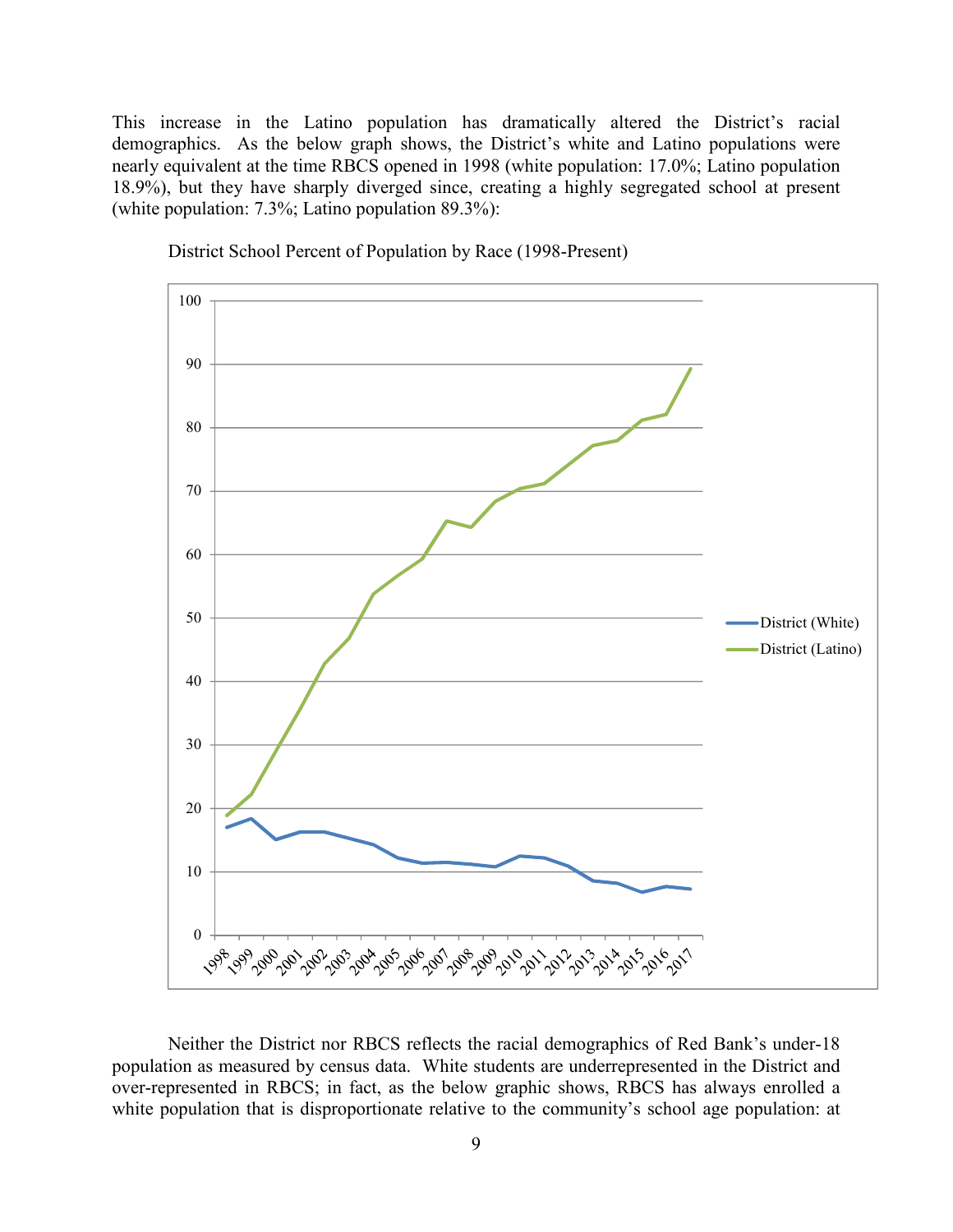present, RBCS' proportion of white students is 14.2% higher than that of the community aged 18 and under (white percentage of under-18 population by census: 30.0%; RBCS: 44.2%):<sup>5</sup>



Percent of White Population by School (2000-Present)

By contrast, the under-18 Latino population of Red Bank is significantly overrepresented in the District and underrepresented in RBCS:



Percent of Latino Population by School (2000-Present)

 $<sup>5</sup>$  Because the U.S. census is decennial, these graphs represent incremental change with step-like patterns.</sup>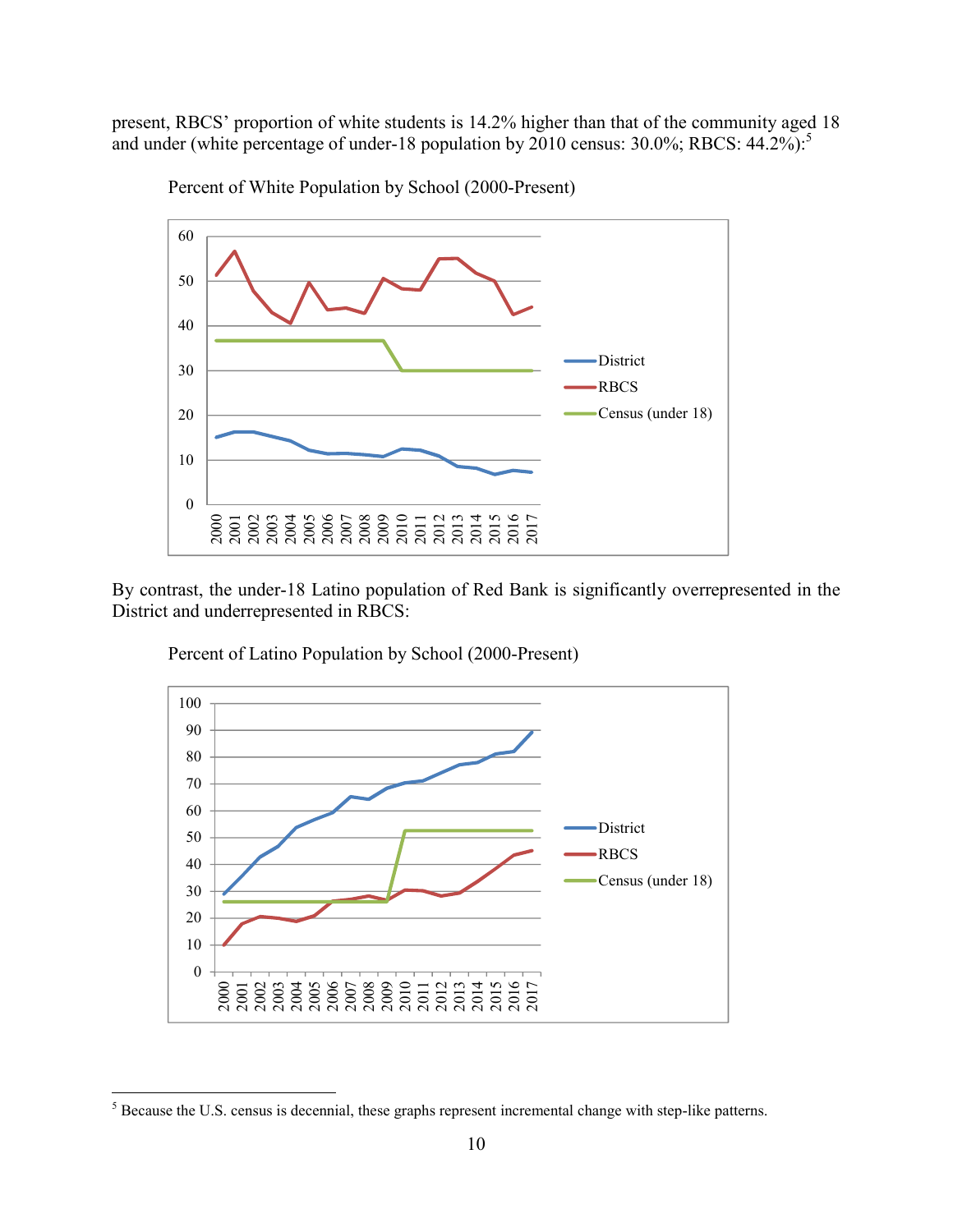To be sure, as the above graphic shows, the Latino population at RBCS has risen since 2015, but this change has not meaningfully reduced the racial imbalance between the District and RBCS. Thus, in 2017, the District is 7.3% white and 89.3% Latino, while RBCS is 44.2% white and 45.2% Latino. This disparity between RBCS and the District persists, and as set forth below, continues to inflict harm upon the students of the District. And, given the nearly 20 years of data evidencing racial imbalance between RBCS and the District, the most recent RBCS enrollment data is too small a sample size to permit of any conclusion that RBCS is firmly on the path to alignment of its racial demographic with that of the District and the community at large. For example, over the two-year period from 2003-2004 to 2004-2005, white enrollment at RBCS fell to 43.0% and then 40.6%, but it surged to over 55% as recently as 2012-2013 and 2013-2014. Indeed, over the four-year period from 2011-2012 to 2014-2015, RBCS enrolled 57 white students through the lottery system, but only 26 Latino students.<sup>6</sup> This evidence suggests that the problem of segregation in Red Bank's public schools will not self-correct, and any suggestion that it will is unfounded.

Furthermore, the imbalance between the District and RBCS is not only racial, but also extends to the demographics of socio-economic status and English language proficiency. Thus, the District population contains significantly more economically disadvantaged (ED) students as measured by qualification for free or reduced-price lunch:



Percent of Population Economically Disadvantaged by School (1999-2017)<sup>7</sup>

<sup>&</sup>lt;sup>6</sup> This number represents the Kindergarten classes for 2011-2012, 2012-2013, and 2013-2014, and the Pre-K classes for 2013-2014 and 2014-2015. In 2013-2014, RBCS filled both Pre-K and Kindergarten classes by lottery, as this was the first year that Pre-K was offered. Data on this point is available among the items designated by the Commissioner as comprising the record, and at http://www.state.nj.us/education/data/enr/<br><sup>7</sup> The first year for which this data is available is 1999. District data is not available for the 2017-2018 school year.

The 2007 data point for District students is difficult to explain and appears to reflect error.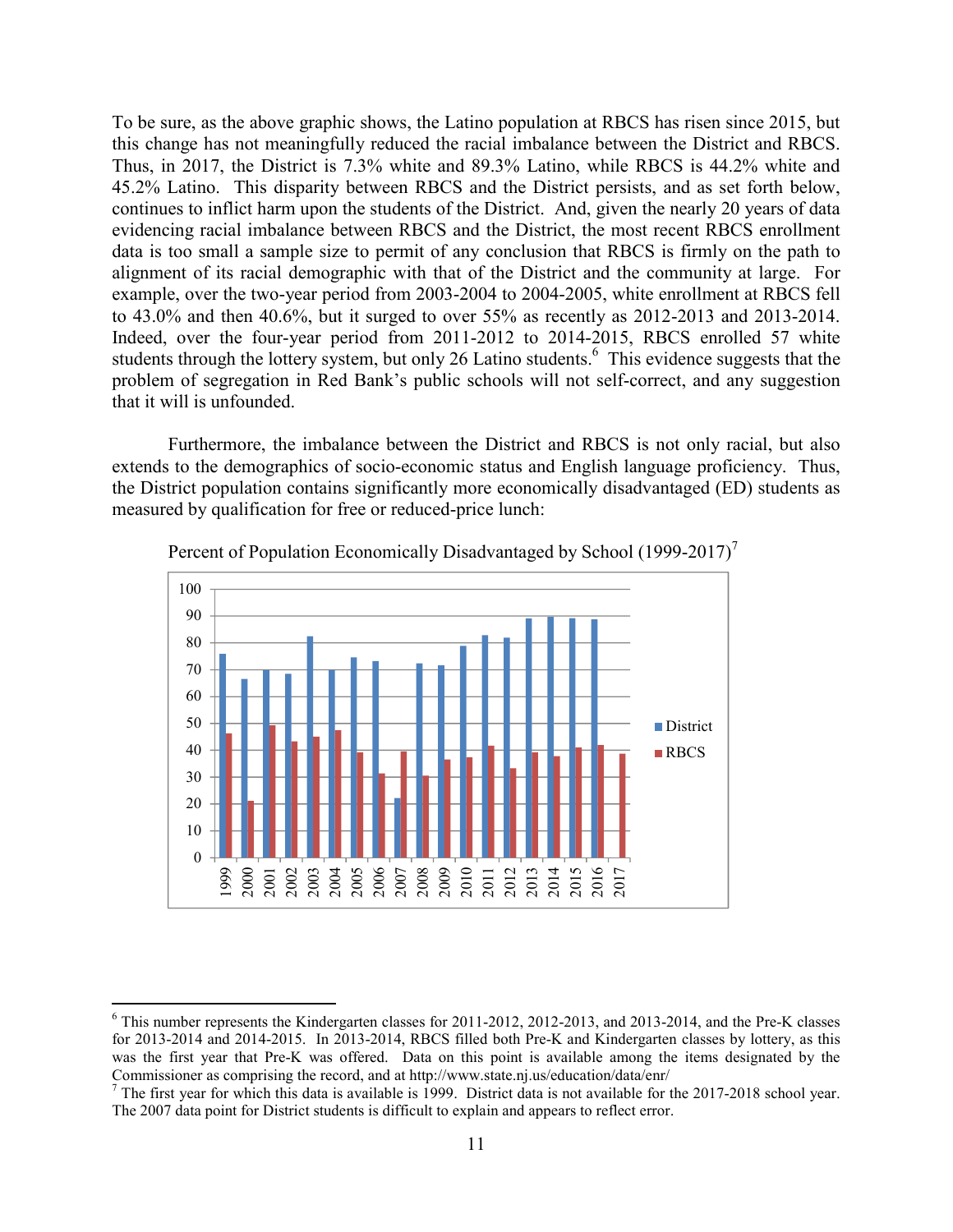And the District's percentage of limited English proficiency (LEP) students is also far above that of RBCS. For example, in school year 2016-2017, the most recent year for which District data is available with regard to LEP enrollment, the District's LEP enrollment was at 35.1% compared to just 4.0% for RBCS. And while the charter's LEP enrollment did increase slightly in 2017- 2018, it only went up to 5.5%, hardly a satisfactory result:





In sum, there is considerable imbalance in the enrollment of white, Latino, economically disadvantaged, and LEP students at Red Bank's public schools. As the District approaches what has been denominated "[an] intensely segregated school," *i.e.* one with a minority population of 90% or more, Paul Tractenberg, et al., *New Jersey's Apartheid and Intensely Segregated Urban Schools*, Institute of Education and Policy – Rutgers 13 (October 2013), RBCS maintains a white population which has never dipped below 40%.

This is not an accident. The Red Bank Charter School has expressly offered refuge to the parents of white children seeking to flee the District. That is, RBCS endeavors to mitigate against so-called "white flight." Between 2000 and 2010, the Latino population of Red Bank grew by 107.1%, from 2,027 to 4,198, with the increase in the under-18 Latino population even more pronounced, from 542 to 1,307, or 141.1%. *See* Supp. Doc. 15 (U.S. Census Data). As the Latino population of the District has surged, *id.*; *see supra* graph at 9; white enrollment in the District has correspondingly declined, and RBCS has purposefully positioned itself as the only public school option for white parents seeking an alternative to a majority-Latino school. For

 $8$  The first year for which this data is available is 2003. District data is not available for the 2017-2018 school year.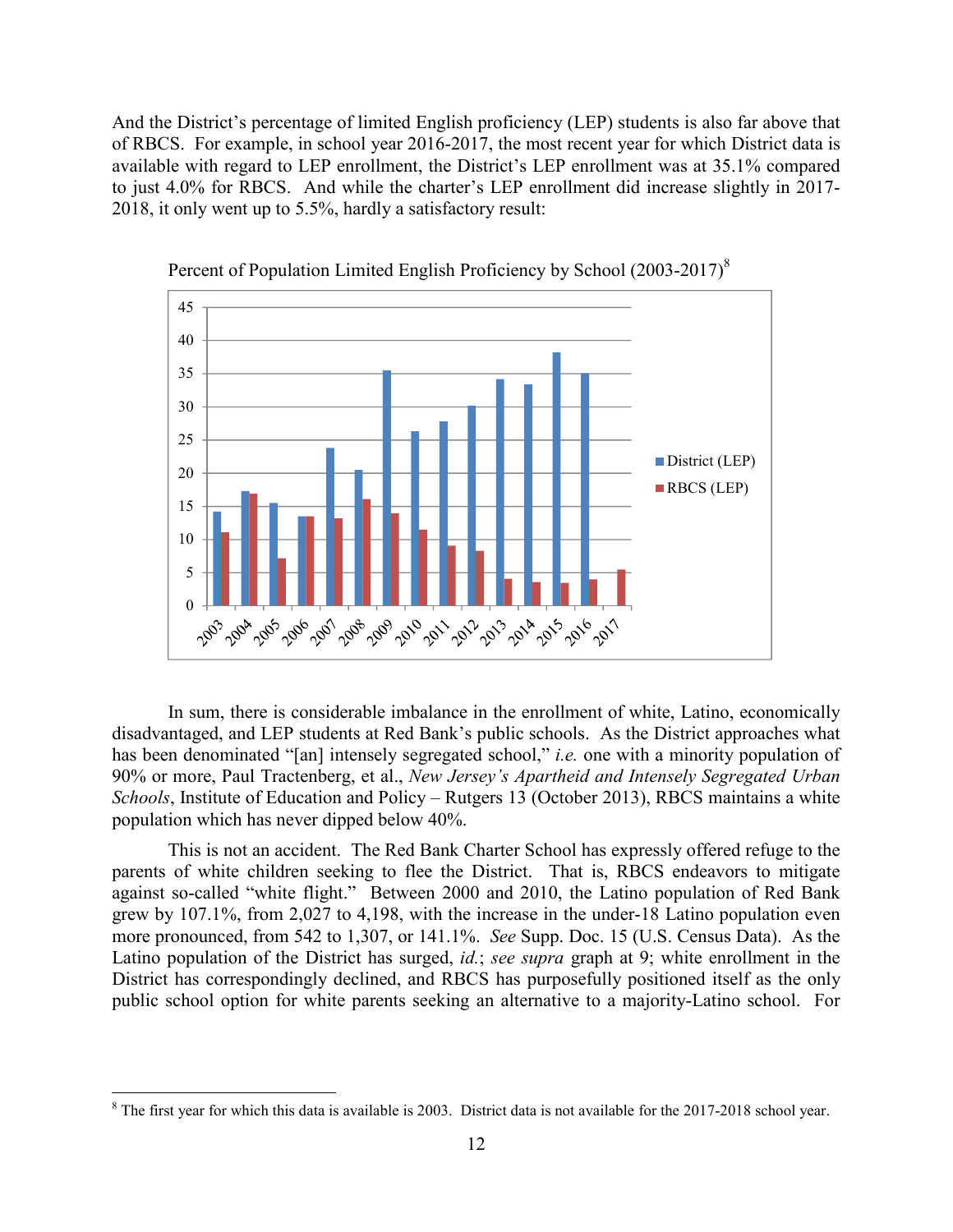example, consider the statement of Roger Foss, then the Vice President of the RBCS Board of Trustees (currently the Board President) from a press interview in February 2016:<sup>9</sup>

> [T]he charter school is supposed to offer an alternative . . . so as to mitigate the effect of white flight. Now how do you do that? You start a small public school, which will offer an opportunity for those who otherwise would leave town or choose the parochial or other private school. It's as simple as that. What else would you do? Offer an alternative.

[Supp. Doc. 6 at time 46:00 (Foss Interview Audio)].

The RBCS Board has been equally candid about its intention to create a school with a racial composition very different from the District. In 2015, it wrote in an application to the Commissioner, "[a] common misunderstanding is that RBCS should mirror the population of the borough schools. To do that, however, would violate the very tennent [*sic*] on which the charter school was founded." RBCS Supp. Doc. 5 at R230 (RBCS Charter Amendment App.  $(2015)$ ).<sup>10</sup>

Similarly, RBCS Principal Meredith Pennotti wrote an Op Ed in a local newspaper, which asked, "why isn't the Red Bank district more reflective of the school-age population of the borough?" Supp. Doc. 9 at 1. The answer, Pennotti said, is that, "[w]hite parents who don't want to send their children to borough schools have numerous options," concluding, "Red Bank residents should celebrate the fact that they have public school choice, especially those parents who want an alternative to the district schools, but may not be able to afford to send their children to private schools." *Id.* Further, in a response to the statement of District Superintendent Jared Rumage that RBCS "does not offer any unique opportunity or instructional programming beyond what our Borough schools offer," Pennotti wrote in a letter to the Commissioner that:

> It is undeniable that Red Bank Charter School is distinctly different than Red Bank district schools. Most significantly, Red Bank Charter School offers students the opportunity to learn and grow in a racially and ethnically integrated school immersed in one another's culture and experiences that prepares them not only for the community in which they live, but for the world they will inherit as adults.

[RBCS Supp. Doc. 9 at 1-2].

This statement makes clear that RBCS seeks to and does enroll a racial demographic different from that of the District and the community, and indeed, that such a demographic is the charter's "[m]ost significant[]" distinction from the District. While Principal Pennotti is correct that RBCS is a racially integrated school—a fact that certainly benefits the students of RBCS—this fact cannot be viewed in a vacuum. It remains the case that RBCS, as Principal Pennotti freely admits, sought to create a student demographic that is whiter than the District by providing safe haven to white families fleeing increasingly Latino schools, a result that harms the students of the District and requires action by the Commissioner, as discussed below.

<sup>9</sup> http://www.redbankcharterschool.com/rbcs/BOARD%20OF%20TRUSTEES/Board%20Members/Roger%20J.%20 Foss%2C%20Esq.-%20President.html/\_top

 $^{10}$  Documents submitted by RBCS to supplement the record before the Commissioner by letter of October 30, 2017, are cited "RBCS Doc. [No.] at [page no.] (short description)."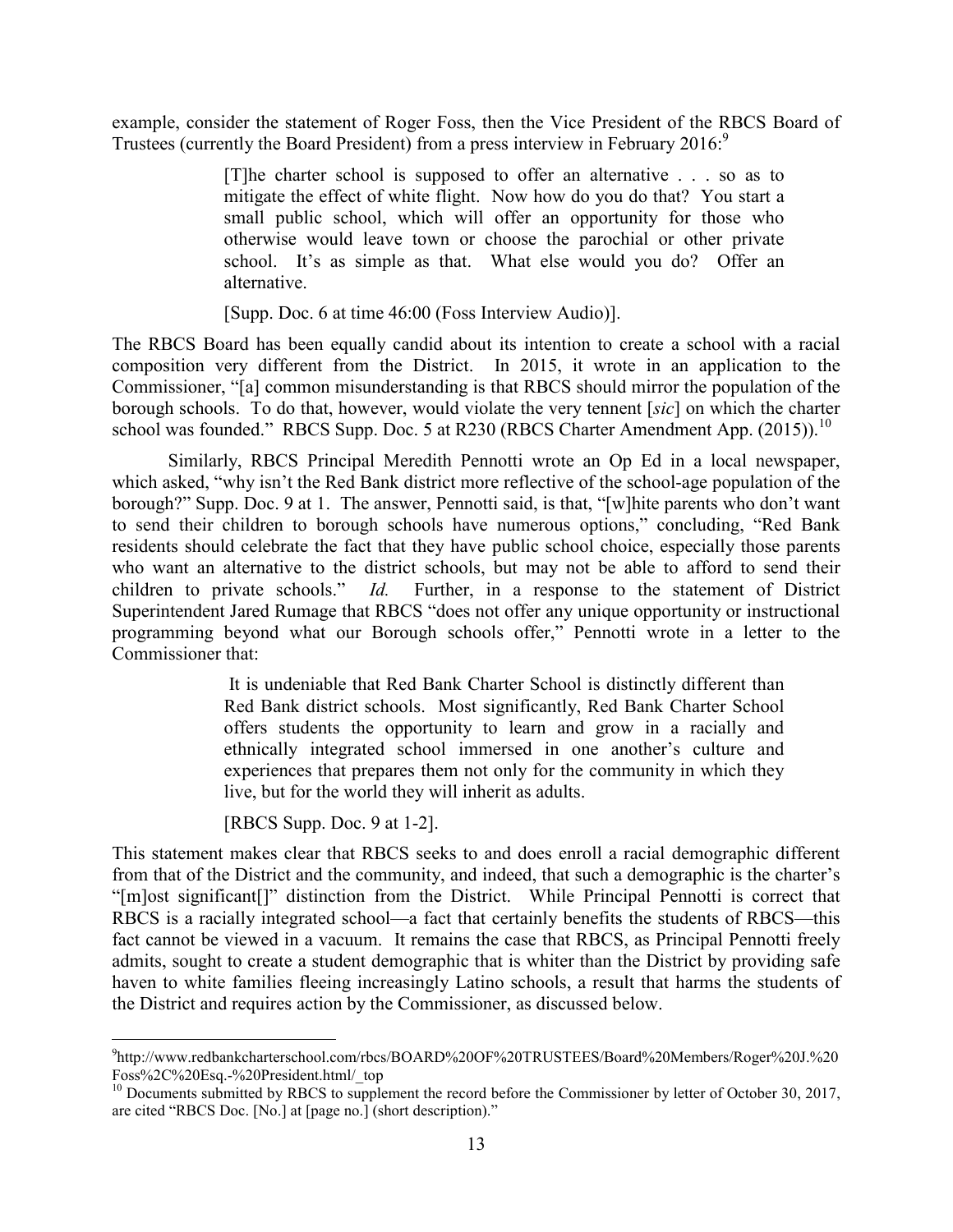RBCS has been effective in achieving this purpose—enrolling white students whose parents reject the District by maintaining a demographic that has never fallen below 40%, in contrast with a District white population that is currently 7.3%—through a combination of its recruitment and sibling-preference policies. Thus, while RBCS technically enrolls through a lottery system, Red Bank parents of school age children describe RBCS recruitment efforts as "a whisper campaign." Supp. Doc. 10, Att. at 5 (DeHaven Email to DOE with Attached Memo). In the words of one parent:

> [W]hat happened was that mostly white, middle and upper-middle class parents recruited other mostly white, middle and upper-middle class parents they knew from their neighborhoods to enter their children into the RBCS lottery. They rarely went outside their neighborhoods or social circles. Indeed, when my children were young, there were several streets in Red Bank (John Street and South Street) where it seemed that every family sent their kids to the RBCS.

[Supp. Doc. 13.C. at 7 (DeHaven Letter)].

Several white parents recount stories of learning about the date, location, and application procedure for the RBCS lottery only through private communications from white RBCS parents. As one parent states:

> [I]n early 2013, we were only vaguely aware of the Red Bank Charter School. We knew nothing about their program or admission procedures. We had not seen any advertisements about the charter, received any mailings from the charter, or heard any official word of any sort about the charter. We began hearing about the charter solely by word-of-mouth. And the word-of-mouth was solely one white parent to another white parent. That is how we learned that an admission lottery was approaching

[Supp. Doc. 13.A. at 1 (Blum Letter)].

Another parents recalls, "I was walking down the street, and one of my neighbors, a charter parent, stopped her car in the middle of the street and yelled out the window to advise me that the lottery was going to be held the next week. There was no other way I ever heard about the lottery." Supp. Doc. 13.G at 1 (McLaughlin Letter). And still another states, "the only years I knew about the RBCS open house and lottery were the years when I actively contacted the school or neighbors actively reached out to me." Supp. Doc. 13.C at 6 (DeHaven Letter).

More alarmingly, two white Red Bank parents recount nearly identical incidents of being assured by RBCS parents or Board members that they could be secured a spot in the charter, the lottery notwithstanding. One recalls:

> [A]t a birthday party with several parents from the Red Bank Charter School (who I am still friendly with), I met [former RBCS Board President] Bruce Whitaker. He spoke positively about the Charter School and explained the lottery system. I appreciated the information, however, he made one remark that troubled me. He winked and said, "I can get you  $in \mathbb{R}^n$

[Supp. Doc. 13.D at 1 (De Vries Letter)].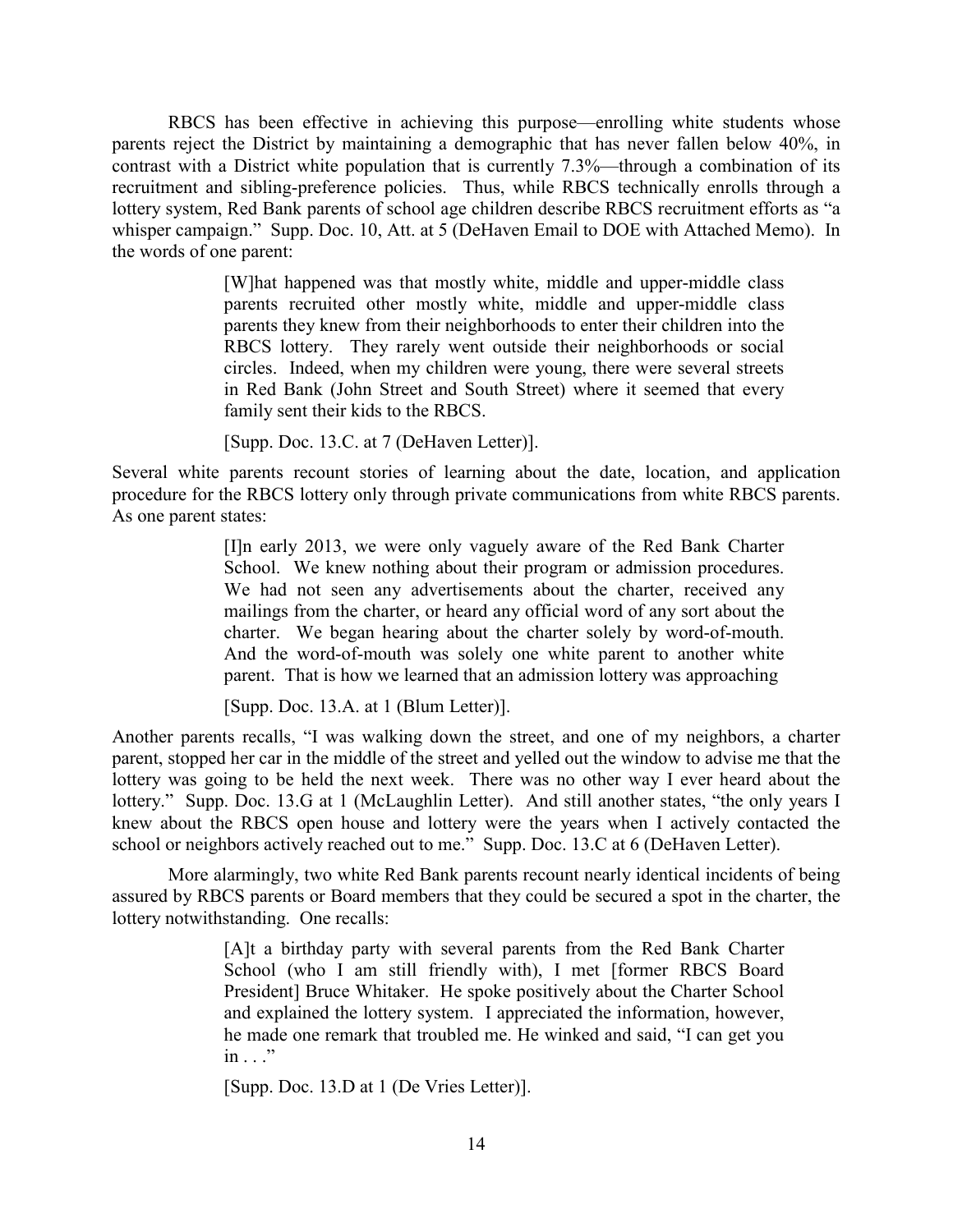Another recounts:

"When you are ready, let us know and we'll get you into the charter school[.]" These words were uttered to me by a Red Bank charter school parent, at a mutual friend's neighborhood party sometime in 2005, while I was holding my toddler son. I replied confused, "I thought there was a lottery?" "Don't worry about it," was her reply. . . . At the same party, my partner at the time was also approached with the same recruiting message by Bruce Whitaker, who [was] the president of the board of trustees of the charter school at the time.

[Supp. Doc. 13.G at 1 (McLaughlin Letter)].

Of greatest concern, Latino parents in Red Bank did not receive nearly the same assurances or outreach. According to one Latina parent:

> The Red Bank Charter School for years has done everything possible to make sure that few members of [] Red Bank's Latino community know that the school even exists—especially those who Speak mostly Spanish. And for those who somehow manage to learn about the Charter School, most of those have been led to believe that it's a private school.

[Supp. Doc. 13.K at 1 (Zacarias Letter)].

If RBCS has thus limited information about its status and application procedures to more affluent white social networks, it has enrolled a white student body disproportionate to the District and the community at large in direct contravention of New Jersey law. *N.J.S.A.* 18A:36A-8(e) (charter shall "to the maximum extent practicable, seek the enrollment of a cross section of the community's school age population including racial and academic factors"); *N.J.S.A.* 18A:36A-7 (charter "shall not discriminate in its admission policies or practices on the basis of . . . proficiency in the English language, or any other basis that would be illegal if used by a school district"); *N.J.S.A.* 18A:36A-8(a) (where applications for enrollment exceed availability, "the charter school shall select students to attend using a random selection process"). The Commissioner accordingly has a duty, at the very least, to investigate RBCS' recruitment methodology, discussed *infra*.

RBCS has been able to maintain its racial demographic in significant part through use of a sibling-preference policy. Sibling preference is statutorily permitted, *N.J.S.A.* 18A:36A-8(c), but, as the Appellate Division has cautioned, "[t]he statutory sibling preference is not mandatory and in particular circumstances, might not be appropriate, especially if its operation exacerbates existing racial/ethnic imbalance." *Red Bank*, 367 *N.J. Super.* at 481-82. Because in almost all cases, siblings will be of the same race, sibling-preference reinforces the *status quo* of a charter's racial demographics. In Red Bank, the effect is particularly pronounced. The school has only 200 seats, and there is minimal attrition through the grade levels; as RBCS states, "typically there is very little mobility from the wait list." RBCS Supp. Doc. 5 at R228 (RBCS Charter Amendment App. (2015)). As a result, opportunity for new enrollment is primarily for the youngest incoming class through the lottery, where there are only potentially 20 seats. *See* Supp.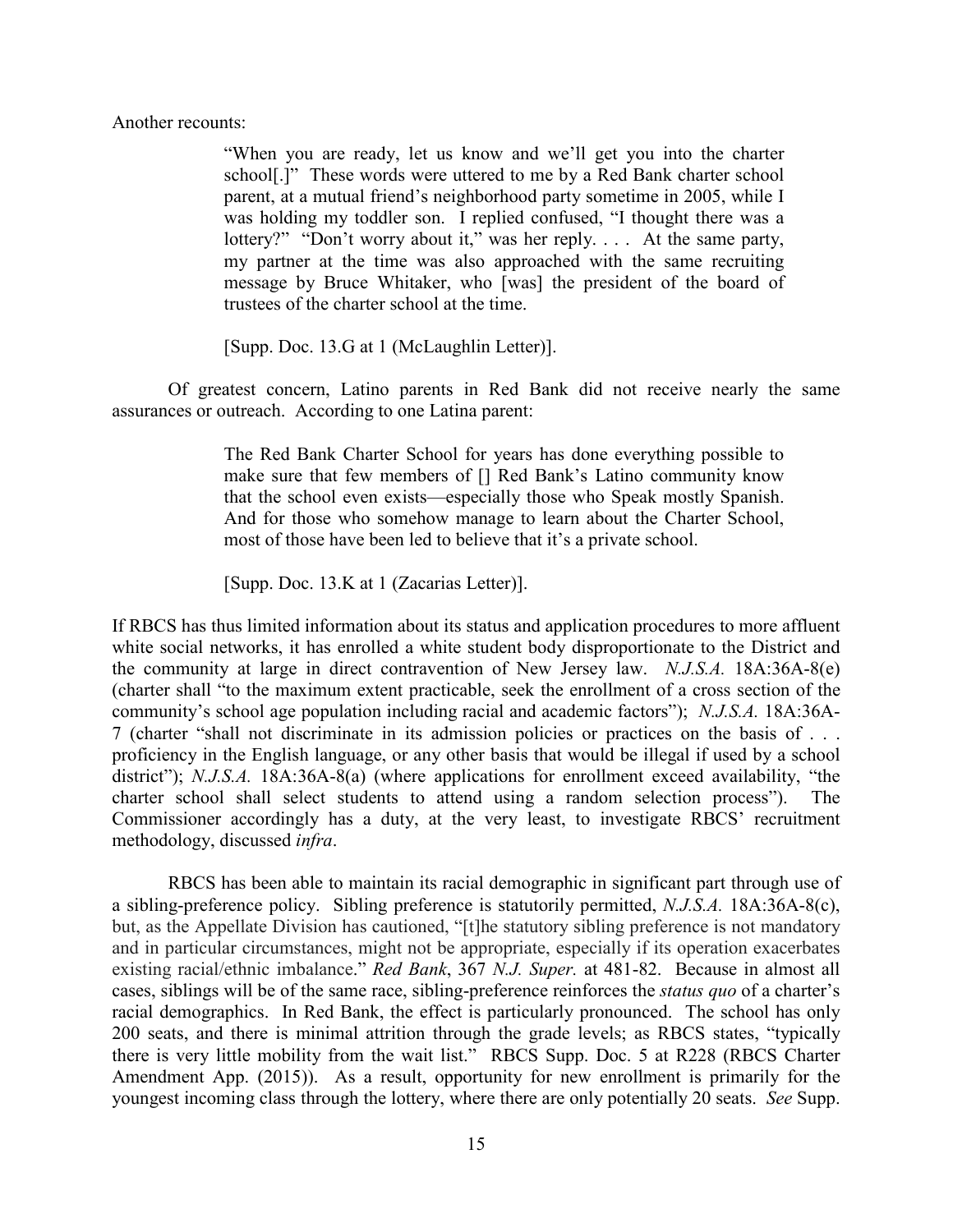Doc. 17, Amplification at 4 ("In the case of RCBS, the number of incoming new students each year is small—just 20 seats in Prekindergarten and a handful in other grades due to attrition[.]"). Of this number, Principal Pennotti suggests that typically half are allotted through the siblingpreference policy, leaving 10 new seats available per year. *Id.* at 5 (reporting Principal Pennotti's estimate). But sometimes even fewer seats are offered: for the 2013-2014 school year, RBCS provided Pre-K for the first time and held a lottery to fill both its Pre-K and Kindergarten classes—a contemporaneous memorandum from Red Bank parents notes that 13 of the 15 Pre-K spots, and 15 of the 20 Kindergarten seats, went to siblings. Supp. Doc. 10, Att. at 4 (DeHaven Email to DOE with Attached Memo). There is accordingly little opportunity for change in the demographics of RBCS. As the Commissioner has stated, even a concerted effort could produce only "a slow and incremental impact on the [charter's] demographic makeup." Supp. Doc. 17 at 4 (Amplification); *see*, *e.g.*, *Bd. of Educ. of Bor. of Englewood Cliffs v. Bd. of Educ. of Englewood*, 257 *N.J. Super.* 413, 482 (App. Div. 1992) (agreeing that six years is "long enough to wait for a remedy" in action concerning segregation in public schools); *see also N.J.A.C.* 6A:11-2.2(c) (requiring Commissioner to assess a charter's segregative effect "[o]n an annual basis"). The sibling-preference policy thus further explains how RBCS has maintained such a high concentration of white students over the course of nearly two-decades even as the Latino population of Red Bank has more than doubled. As RBCS posted on its website after the most recent lottery:

> Pennotti said she hoped more low-income and minority students could attend, but the school's enrollment is capped at 200 by its charter, leaving very few openings at the pre-school and kindergarten level for new students. State charter school law allows siblings of existing students to automatically enroll.

[Supp. Doc. 8 (RBCS Website (April 4, 2017))].

In this manner, RBCS' recruitment and use of a sibling preference for enrollment have resulted in a student body that is very different from the District along lines of race, class, and Englishproficiency.

# **IV. Segregation in the District and Racial Imbalance between the District and RBCS Are Harming District Students.**

The resulting segregation in Red Bank is profoundly harmful to the students of the District. Attending a school that is nearly 90% single-race, District students are being deprived of the many and significant recognized benefits of diversity in education. These benefits have been recognized by the United States Supreme Court as "substantial" and include "promot [ing] cross-racial understanding, help[ing] to break down racial stereotypes, and enabl[ing] [students] to better understand persons of different races." *Grutter v. Bollinger*, 539 *U.S.* 306, 331 (2003) (citations and quotation marks omitted). The New Jersey Supreme Court similarly holds that "children must learn to respect and live with one another in multi-racial and multi-cultural communities and the earlier they do so the better. . . . Recognizing this, leading educators stress the democratic and educational advantages of heterogeneous student populations[.]" *Booker*, 45 *N.J.* at 170-71. Both courts also recognize the contrapositive proposition, that the opposite of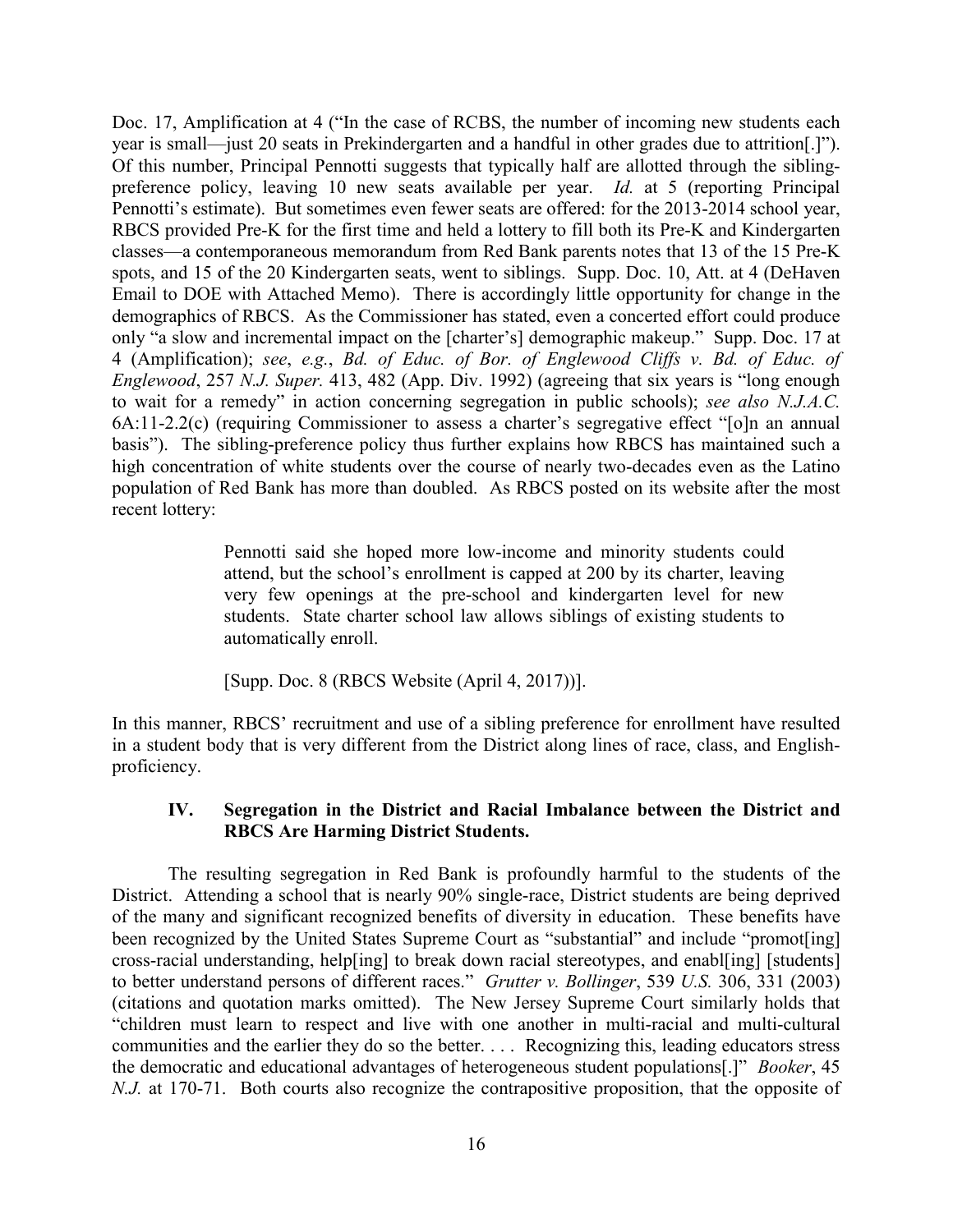diversity—segregation—is distinctly harmful, undermining educational goals and stigmatizing segregated students. *See Brown v. Bd. of Ed. of Topeka, Kansas*, 347 *U.S.* 483, 494 (1954) ("[T]he policy of separating the races is usually interpreted as denoting the inferiority of [the non-white] group. . . . Segregation with the sanction of law, therefore, has a tendency to retard the educational and mental development of [non-white] children and to deprive them of some of the benefits they would receive in a racially integrated school system.") (internal citation, quotation marks, and brackets omitted); *Booker*, 45 *N.J.* at 170-71 (noting "the disadvantages of homogeneous student populations, particularly when they are composed of a racial minority whose separates generates feelings of inferiority").

The students of the District are also exposed to the "double segregation" of separation by race and class—in 2016-2017, the District was 82.1% Latino and 88.8% economically disadvantaged, *see* Supp. Doc. 14 (Enrollment Charts and Data)—which is known to engender myriad educational obstacles. *See generally* Greg Flaxman, *et al.*, *A Status Quo of Segregation: Racial and Economic Imbalance in New Jersey Schools*, 1989-2010, UCLA Civil Rights Project 5 (October 2013) (study of segregation in New Jersey finding "very severe" double segregation and discussing associated educational problems);<sup>11</sup> see generally Brookings Institute, *How Within-District Spending Inequities Help Some Schools to Fail* (2011) (schools serving areas of concentrated poverty and high concentrations of minority students struggle to provide adequate teacher pay and training); Charles T. Clotfelter, *et al*., *Teacher Mobility, School Segregation, and Pay-Based Policies to Level the Playing Field*, 6 *Education, Finance & Policy* 399 (2010) (highly qualified and experienced teachers are significantly less likely to take or remain in positions at schools segregated by both race and class).

And the evidence suggests that the harms of segregation foretold by both the United States and New Jersey Supreme Courts, including "feelings of inferiority," have proliferated Red Bank. *Booker*, 45 *N.J.* 161, 170-71; *accord Brown*, 347 *U.S.* 483, 494 (1954) ("[T]he policy of separating the races is usually interpreted as denoting the inferiority of [the non-white] group... ."). Parents of District students report hearing, and RBCS parents have plainly expressed in their own letters to the Commissioner in support of charter renewal, a number of stereotypical views that pervade the community, such as the unfounded belief that District students have social or behavioral issues, or that the school is unsafe. *See* Supp. Doc. 13.C at 1 (DeHaven Letter) (woman told District parent that she rejected the District because "she didn't want to send her kids to a school where there were 'so many poor kids,' because they may 'drag' their issues into the school"); Sup. Doc. 13.F at 1 (Maida Letter) ("I was warned that the Red Bank schools were 'a mess[,]' 'a disaster[,]' 'full of gangs[,]' 'full of Mexicans[.]'"); Supp. Doc. 13.L at 1 (Smith and Bravo Letter) (RBCS parents writing in support of renewal list "behavioral issues we kept hearing about at the middle school" among reasons for "concern<sup>[]</sup> for [our] child's future education and our reasoning as a family for staying in Red Bank."); Supp. Doc. 13.M at 1 (Keele Letter) (RBCS parent writing in support of charter renewal states of District, "[t]he schools were unsafe, poorly managed and low-performing."); *see generally* Supp. Doc. 13.B (Burg Letter) (listing comments posted online regarding District and its students). One District parent relates that:

<sup>11</sup> *Available at* http://civilrightsproject.ucla.edu/research/k-12-education/integration-and-diversity/a-status-quo-ofsegregation-racial-and-economic-imbalance-in-new-jersey-schools-1989- 2010/Norflet\_NJ\_Final\_101013\_POSTb.pdf.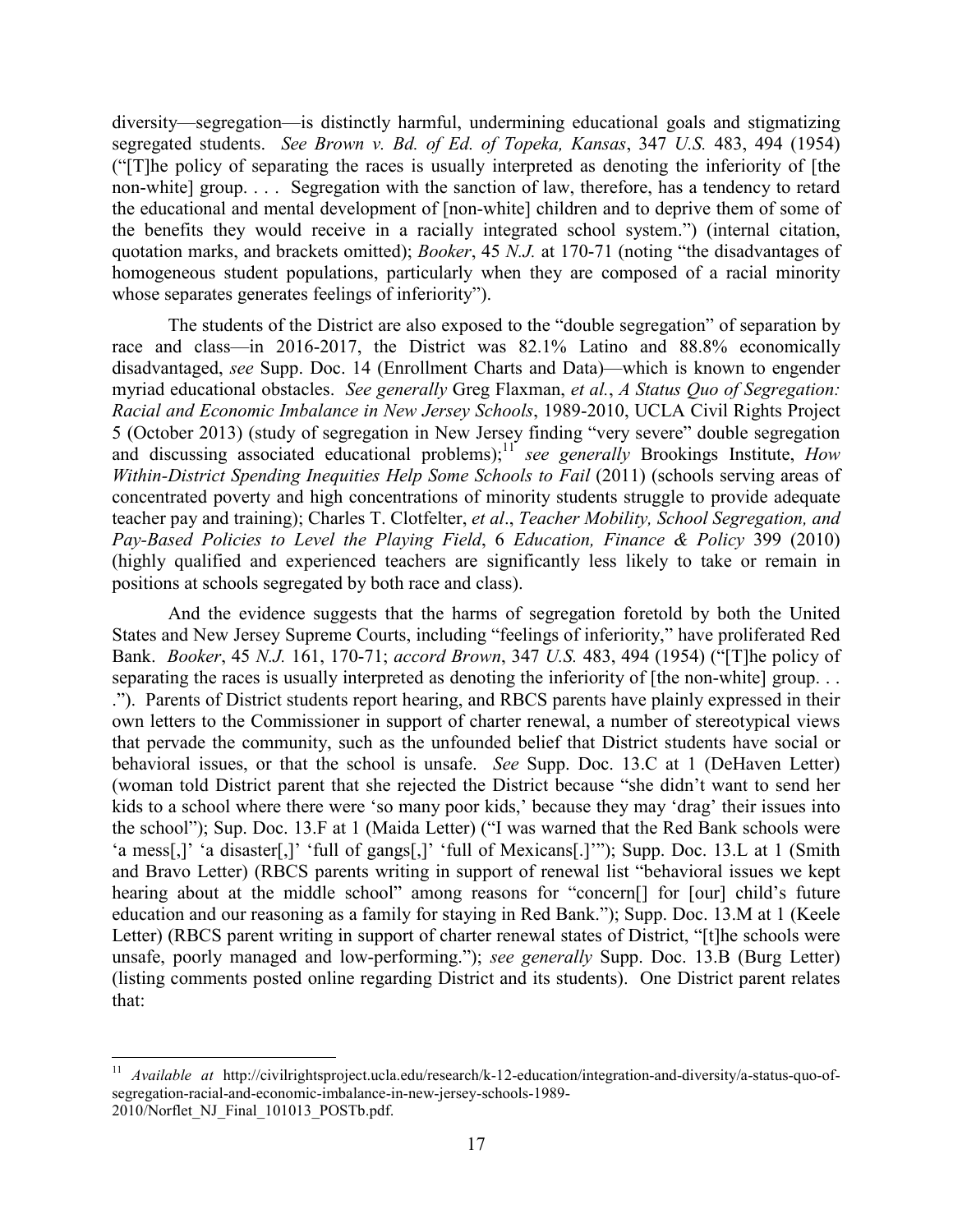My next door neighbor is a Real Estate Agent. She has told me that young couples with children are 'afraid' to buy in Red Bank because if they 'don't get into the Charter School,' they're stuck paying for private, because they don't want their kids going to school with 'them.' In the past, she has asked me and another neighbor to speak with potential home buyers to reassure them about the schools, and to disabuse them of the notion that they are somehow 'less' because the population is majority Latino. While happy to make these calls, I find when speaking to nervous parents that the word on the street [is] that the CS is for 'whites' and the PS is for 'the others' or 'them.'

[Supp. Doc. 13.F at 2 (Maid Letter)].

The students are alert to this reality as well. Supp. Doc. 13.C at 11 (DeHaven Letter) ("Our kids see what's happening. As they grow older they ask, 'How come the charter school has so many white kids?'"). In sum, the segregation in Red Bank's school that is wrought, at least in part, by operation of the charter school has caused District students to attend a school that is doublysegregated, depriving these students of the benefits of diversity, presenting a number of educational obstacles, and subjecting them to harmful stigma and prejudice.

# **V. The Commissioner May Not Ignore the Charter School's Role in Worsening Segregation in the Red Bank Public Schools.**

The Constitution and law of New Jersey make clear that the Commissioner is obligated by his oath of office to redress the segregation in Red Bank that is so powerfully indicated by the data and facts set forth above. Under the Charter School Program Act and the regulations promulgated to implement it, the Commissioner is required to determine RBCS' application for charter renewal upon "a comprehensive review . . . including . . . student composition of the charter school<sup>[.]"</sup> *N.J.A.C.* 6A:11-2.3(b)(8). The Commissioner must therefore conduct a "school-to-school" comparison[]" to "monitor racial balance" across Red Bank's public schools, *Englewood on the Palisades*, 164 *N.J.* at 325, and given the disparity between the schools that we have described, must now "determine whether any aspect of the Charter School's operation of the lottery, waiting list, [or] sibling preference . . . exacerbate the district's racial/ethnic imbalance." *Red Bank*, 367 *N.J. Super*. at 477. In examining RBCS' policies, the Commissioner must hold RBCS accountable for its adherence, or apparent non-compliance, with the mandate that it, "to the maximum extent practicable, seek the enrollment of a cross section of the community's school age population including racial and academic factors." *N.J.S.A.* 18A:36A-8(e). It is the role of the Commissioner to assure that a charter "shall not discriminate in its admission policies or practices on the basis of . . . proficiency in the English language, or any other basis that would be illegal if used by a school district." *N.J.S.A.* 18A:36A-7. She must also enforce the law requiring that, given that RBCS applications exceed available seats, "the charter school shall select students to attend using a random selection process." *N.J.S.A.*  18A:36A-8(a). The Commissioner must at all times guard against the "segregative effect that the loss of the students [to a charter school] may have on its district of residence." *N.J.A.C.* 6A:11- 2.2(c). In sum, he must abide by "[t]he constitutional command to prevent segregation in our public schools[.]" *Englewood on the Palisades*, 164 *N.J.* at 328. Indeed, based upon New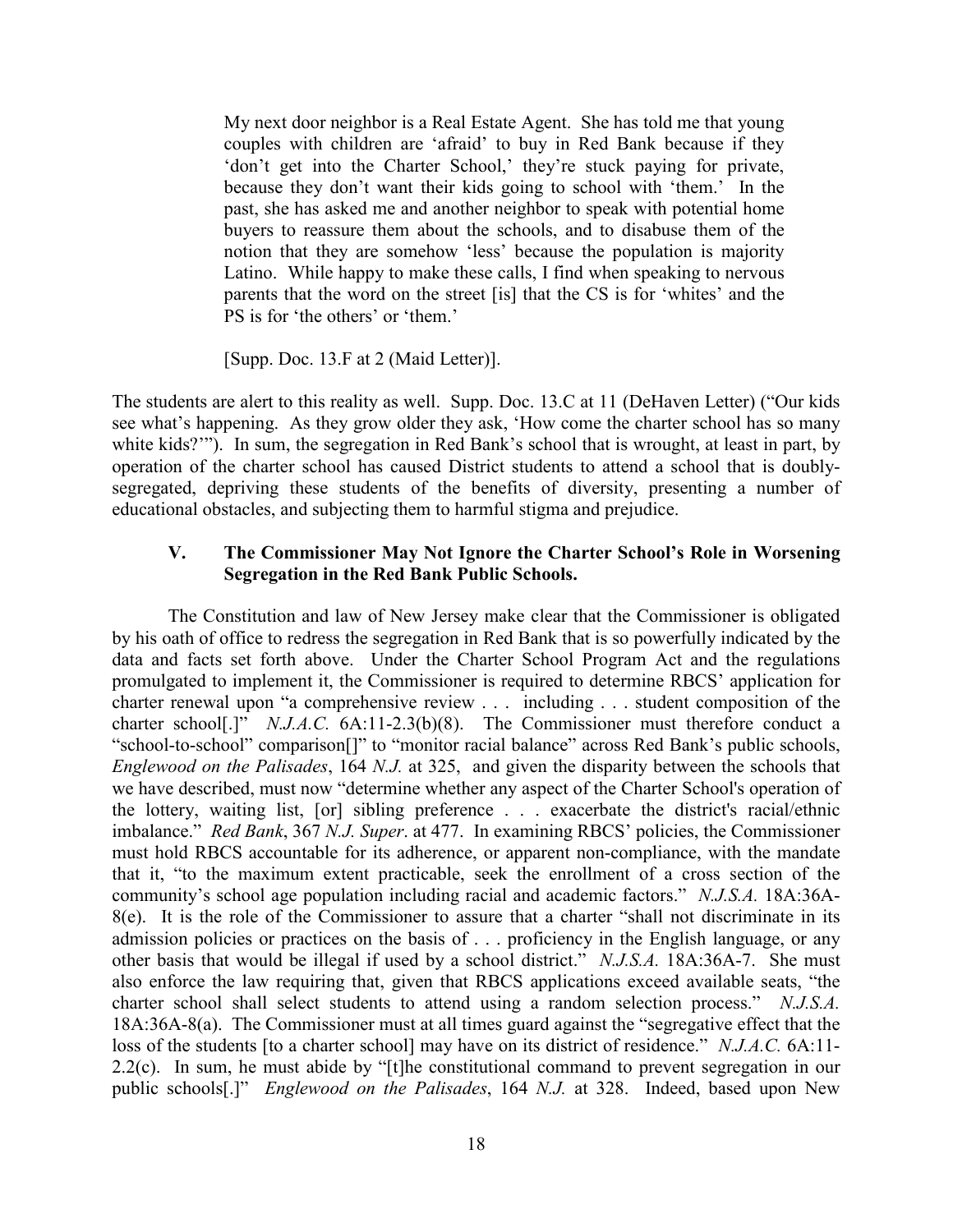Jersey's "abhorrence of discrimination and segregation in the public schools," it matters not whether the racial imbalance in Red Bank is a consequence of private decisions or official design. *Id.* at 324; *accord N. Haledon*, 181 *N.J.* at 177. Wherever "segregation would occur[,] the Commissioner must use the full panoply of his powers to avoid that result." *Id.* at 329.

On the data and other facts set forth above, these provisions cry out for action by the Commissioner. Yet, in the Commissioner's most recent assessment—the Amplification of Reasons submitted to the Appellate Division on August 10, 2017—the Commissioner instead found justification to grant a charter renewal, without doing any serious investigation, and without requiring any change to the RBCS policies that have resulted in the exacerbation of segregation in Red Bank. Most respectfully, that Amplification reached an erroneous conclusion as a result of two analytical mistakes: the Commissioner's method of evaluating standardized test (PARCC) scores, and the Commissioner's analysis of segregative effect.

# (1) *PARCC Testing*<sup>12</sup>

In discussing its reasons for granting RBCS its charter renewal, the Amplification accords significant—even predominant—weight to RBCS' academic performance. Supp. Doc. 17, Amplification at 1 ("I chiefly consider the charter school's potential to improve pupil learning, and ability to increase educational options available to New Jersey families."). In this regard, the Commissioner credits RBCS for its performance on standardized testing, noting that RBCS is designated a "Tier 1" school as a result of its testing results, and that a higher percentage of RBCS students than District students scored in the "meeting expectations" or "exceeding expectations" range on PARCC testing for both English Language Arts (ELA) and Math in years 2014-2015 and 2015-2016. *Id.* at 2. Fair Schools Red Bank and the Latino Coalition believe, however, that there are many ways to evaluate academic performance and that reliance on standardized testing is insufficient. Nonetheless, the Commissioner's analysis of PARCC testing is flawed and in fact contributes to the racial imbalance in Red Bank's public schools.

Specifically, the Commissioner compares the PARCC results of RBCS and District students in their totality, without differentiating between categories of students on the basis of race, socioeconomic status, or English proficiency. It is, by now, well-established that there is inherent bias in standardized testing, as a result of which recognizable groups of students over or underperform relative to the mean. *See* Stuart Biegel, "School Choice Policy and Title VI: Maximizing Equal Access for K-12 Students in a Substantially Deregulated Educational Environment," 46 Hastings L.J. 1533, 1574 (1995) (noting, "a large body of literature in the education and measurement communities confirms that many other types of standardized tests contain culturally biased test items," and citing research). PARCC testing is not immune to this problem—one study using PARCC test results from more than 300 New Jersey schools over a three-year period found that relying only on information related to the socioeconomic status of the test-taker, researchers could predict which students would score "proficient" or above in 75% of cases; an earlier study of a three-year period showed that predictions using the same factors were 84% accurate. Christopher Tienken, ""Students' Test Scores Tell Us More About the Community They Live In Than What They Know," (July 6, 2017), *available at* https://phys.org/news/2017-07-students-scores.html#jCp; *see also* James W. Loewen, "Here We Go Again: Tests for the Common Core May Be Unfair To Some And Boring To All,"

 $12$  Charts and data in this section appear in Supp. Doc. 16 (PARCC Charts and Data).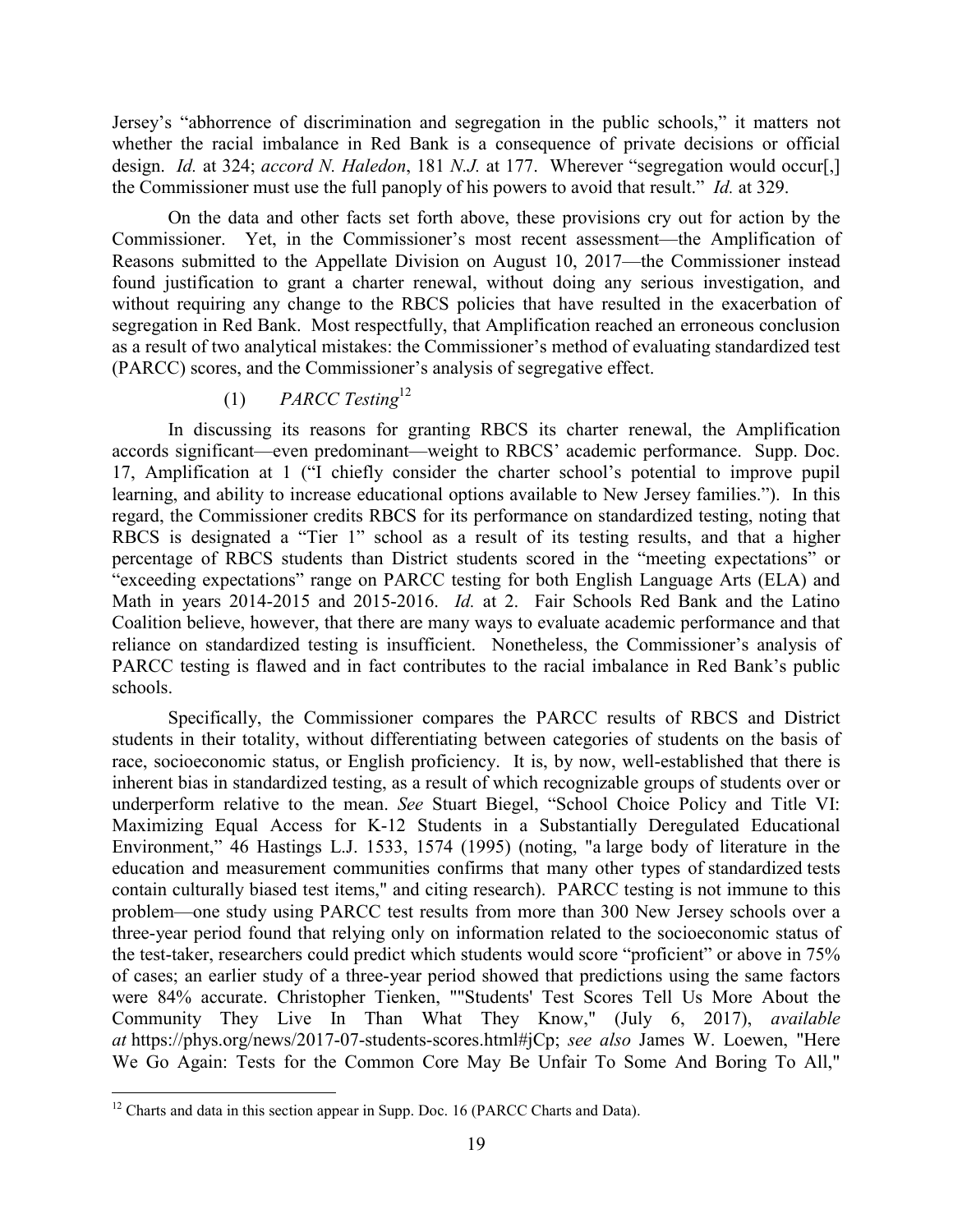History News Network, George Washington Univ. (Nov. 18, 214), *available at* http://historynewsnetwork.org/blog/153543#\_ftn1 (discussing causes of racial bias in standardized testing and noting these causes are apparent in the design and scoring of the PARCC and have not been addressed).

Such bias is visible in the data for the two years of PARCC testing on which the Commissioner relied in her Amplification. In both 2014-2015 and 2015-2016, New Jersey's test results for both ELA and Math, as measured by the percentage of students scoring in either the "meeting expectations" or "exceeding expectations" range, show that statewide,  $13$  white students outperformed Latino students, who outperformed students with economic disadvantage, who outperform LEP students in turn. These test result are graphically illustrated below:

0 10 20 30 40 50 60 70 Grade 3 Grade 4 Grade 5 Grade 6 Grade 7 Grade 8 White Latino ED  $-LEP$ 

English Language Arts (ELA) 2014-2015

<sup>13</sup> Data *available at* http://www.nj.gov/education/schools/achievement/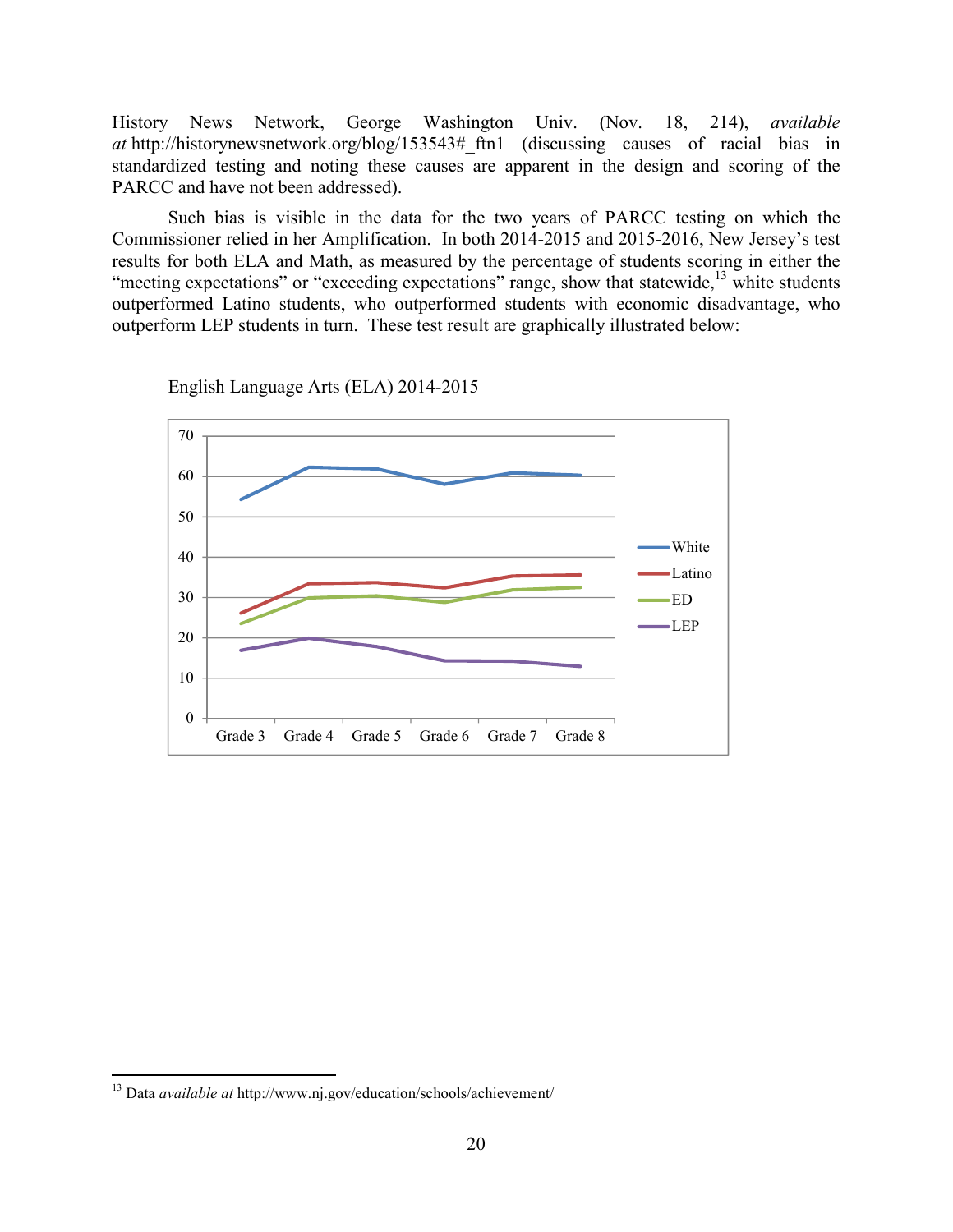



English Language Arts (ELA) 2015-2016

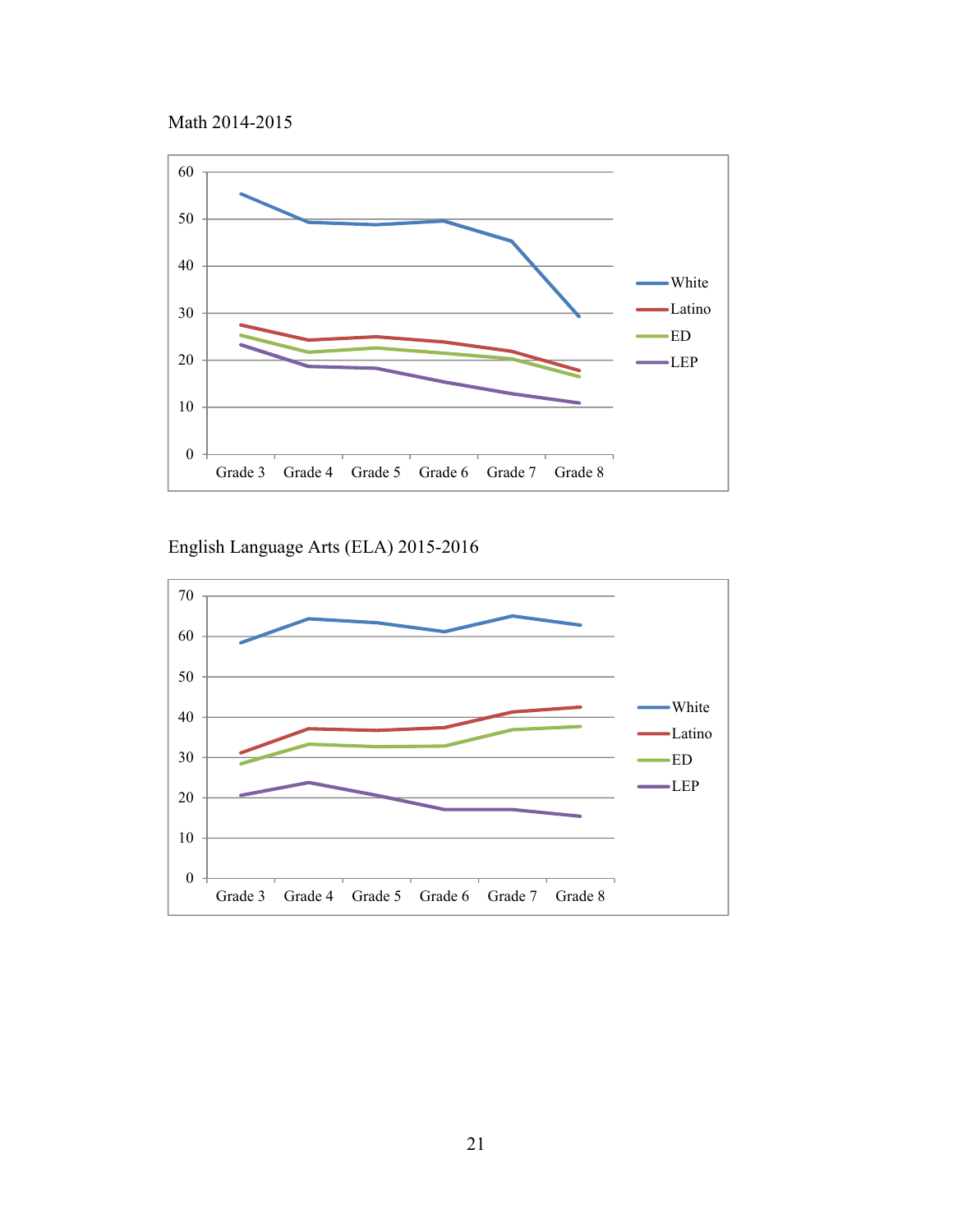Math 2015-2016



The consistency of this differential across years, grade levels, and subjects—bolstered by the research literature, cited *supra*—suggests a performance bias during precisely the years which the Commissioner analyzed to assess academic achievement, and the sizable gap between white and Latino students—approximately 30% in most instances—is particularly noteworthy.

This is critical because, as discussed above, the District enrolls a substantially larger percentage of Latino, economically disadvantaged, and LEP students. Indeed, during the school years examined by the Commissioner, the District enrolled over twice the percentage of Latino students, over twice the percentage of economically disadvantaged students, and over eight times the percentage of LEP students relative to the District:

|      | White            |               | Latino           |                  | Econ. Disadvantage |              | <b>LEP</b>       |  |
|------|------------------|---------------|------------------|------------------|--------------------|--------------|------------------|--|
|      | District Charter |               | District Charter | District Charter |                    |              | District Charter |  |
| 2015 |                  | $6.8\%$ 50.0% | 81.2\% 38.5\%    |                  | 89 2\% 41 0\%      | $383\%$ 3.5% |                  |  |
| 2014 | 8.2% 51.8%       |               | 78.0% 33.7%      |                  | 89.7% 37.8%        | 33.4% 3.6%   |                  |  |

Given these disturbing statistics suggesting bias in New Jersey's standardized testing, as well as the supporting literature, cited *supra*, the Commissioner's broad, undifferentiated comparison of PARCC test scores between the District and RBCS is not a fair, comparison; nor is it a reasonable way to assess academic performance for either RBCS or the District.

This error contributes to the racial segregation in Red Bank's public schools in two specific ways. First, it effectively rewards RBCS for its enrollment of white, non-economically  $\frac{1}{4}$  disadvantaged, English-proficient students.<sup>14</sup> This incentivizes the biased recruitment policies

<sup>&</sup>lt;sup>14</sup> It also rewards RBCS insofar as the charter's undifferentiated test scores have earned it a Tier 1 ranking. Supp. Doc. 17, Amplification at 2. This status, in turn, means that the Commissioner's analysis of the school in charter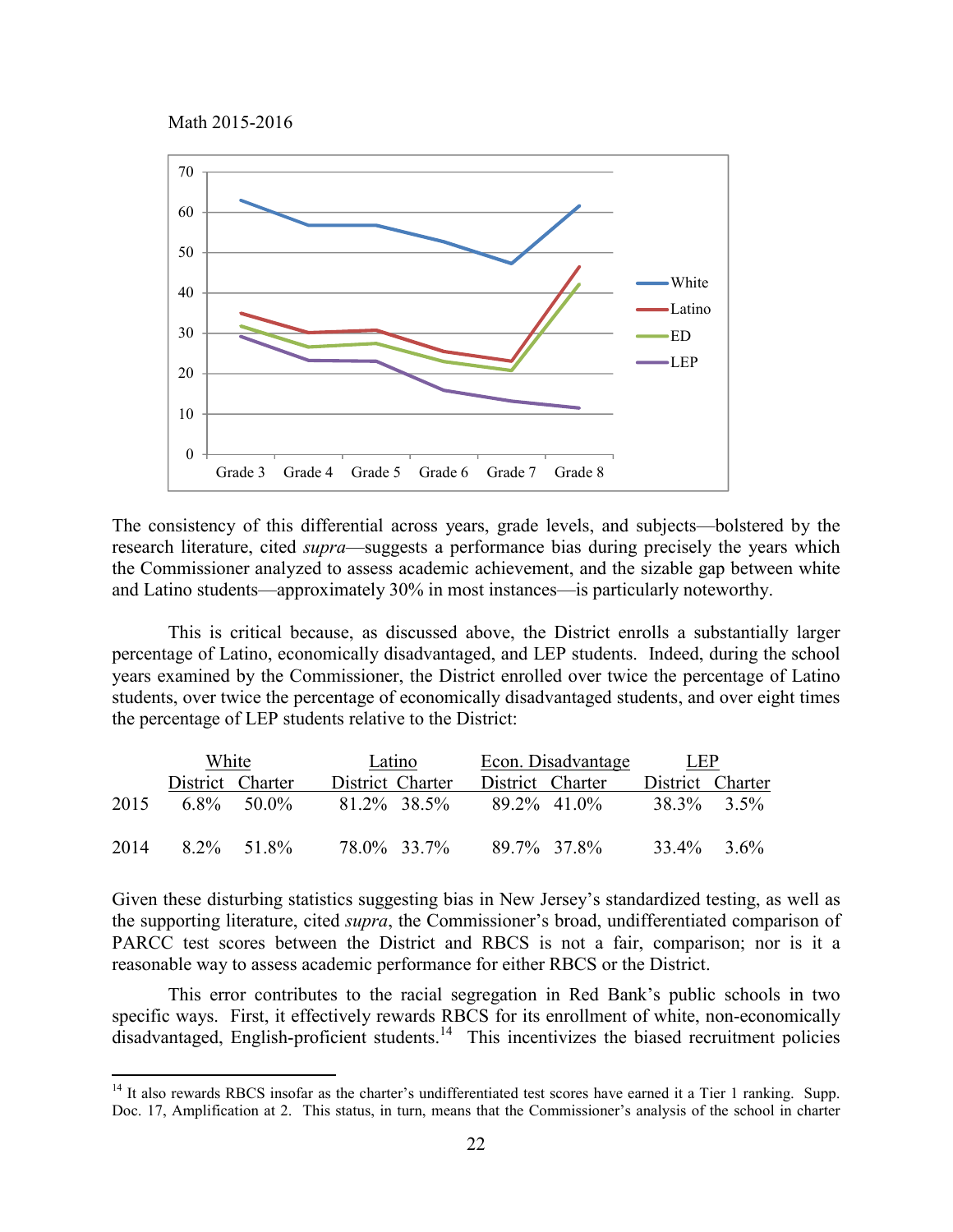attributed to RBCS by Red Bank parents, described above. And second, it fosters an unwarranted perception that RBCS is a better academic school than the District, or perhaps more to the point, that the District provides a low-quality education. RBCS has promoted this view, both to the Commissioner in support of its expansion and renewal bids, *see* RBCS Supp. Doc. 5 at R223 (RBCS Charter Amendment App.) ("In doing a comparative of the RBCS data profile to that of Red Bank Borough Schools, the differential between the two is significant. These findings are the underpinnings of the petition to expand Red Bank Charter School."); Supp. Doc. 7 at 4 (Pennotti Letter (Feb. 19, 2016)) ("Historically, urban public schools that serve lowincome communities have been permitted to fail generations of children without repercussions. Red Bank's district schools are no different."), and to parents in recruiting, Supp. Doc. 13.B at 2 (Blum Letter) (writing of discussion with RBCS Principal Pennotti during school tour, "Pennotti could not seem to give any concrete reasons as to why the charter was better. She fell back on the statement that the charter students' PARCC scores were better than the primary students' scores. She made this statement repeatedly and without any qualification."). And these views have taken hold with some parents, further depressing white enrollment in the District, *see*, *e.g.*, Supp. Doc. 13.M a t1 (Keele Letter) (RBCS parent writing in support of renewal, "the more we looked at the academic performance [of the District] the more we saw that this was not very encouraging either"). This judgment is unfair: properly analyzed to account for its demographics, the District's performance in standardized testing is in fact strong. In its NJ DOE Performance Reports for 2014-2015, the Primary School ranked in the 71st percentile, and the Middle School in the 81st, when its ELA PARCC scores were measured against "peer schools," defined as "schools that have similar grade configurations and that are educating students of similar demographic characteristics, as measured by enrollment in Free/Reduced Lunch Programs, Limited English Proficiency or Special Education Programs."<sup>15</sup> Supp. Doc. 4 at 3, 11 (2014-2015 Primary School Performance Report); Supp. Doc. 5 at 3, 11 (2014-2015 Middle School Performance Report). By ignoring the differences in standardized test scoring across student groups in its comparison of RBCS to the District, the Commissioner thus stigmatizes the District, promoting inaccurate information that is detrimental to racial balance in the public schools and divisive of the community. *See*, *e.g.*, Supp. Doc. 13.G (McLaughlin Letter) ("Over the last thirteen years, I have witnessed how the charter school not only caused segregation in the schools, but how its existence caused and maintains deep schisms in all aspects of our mile square town.").

# 2. *Segregative Effect*

The Commissioner correctly states in the Amplification that the "first step" in assessing a charter's segregative effect is a comparison of the charter's demographics to those of the District.

renewal decisions is relatively circumscribed. *See* RBCS Supp. Doc. 7 at 7 (NJ DOE, Office of Charter Schools, "Renewal of Site Visit Protocol," (2015) (as part of the renewal process, "charter school visits will be differentiated based on a school's academic standing. For example, the Department will conduct an abbreviated site visit for charter schools that are currently in Tier 1 status"); *see* RBCS Supp. Doc. 8 at 2, 4 (NJ DOE, Office of Charter Schools, "Red bank Charter School Renewal of Site Visit Summary," (Oct. 28, 2016)) (stating DOE site visit as part of consideration of RBCS renewal application lasted 2.5 hours, and noting, "[d]ue to the abbreviated nature of this site visit, the review team did not rate the school on all of the performance areas within the [Performance] Framework"). Thus, perversely, RBCS' enrollment of a disproportionately white, English-proficient, and noneconomically disadvantaged student body means it is subject to *less* oversight by the Commissioner. This is unconscionable.

<sup>&</sup>lt;sup>15</sup> Peer school percentiles are not available for PARCC Math scores, and peer percentile data were not provided in performance reports for the other school year analyzed by the Commissioner, 2015-2016.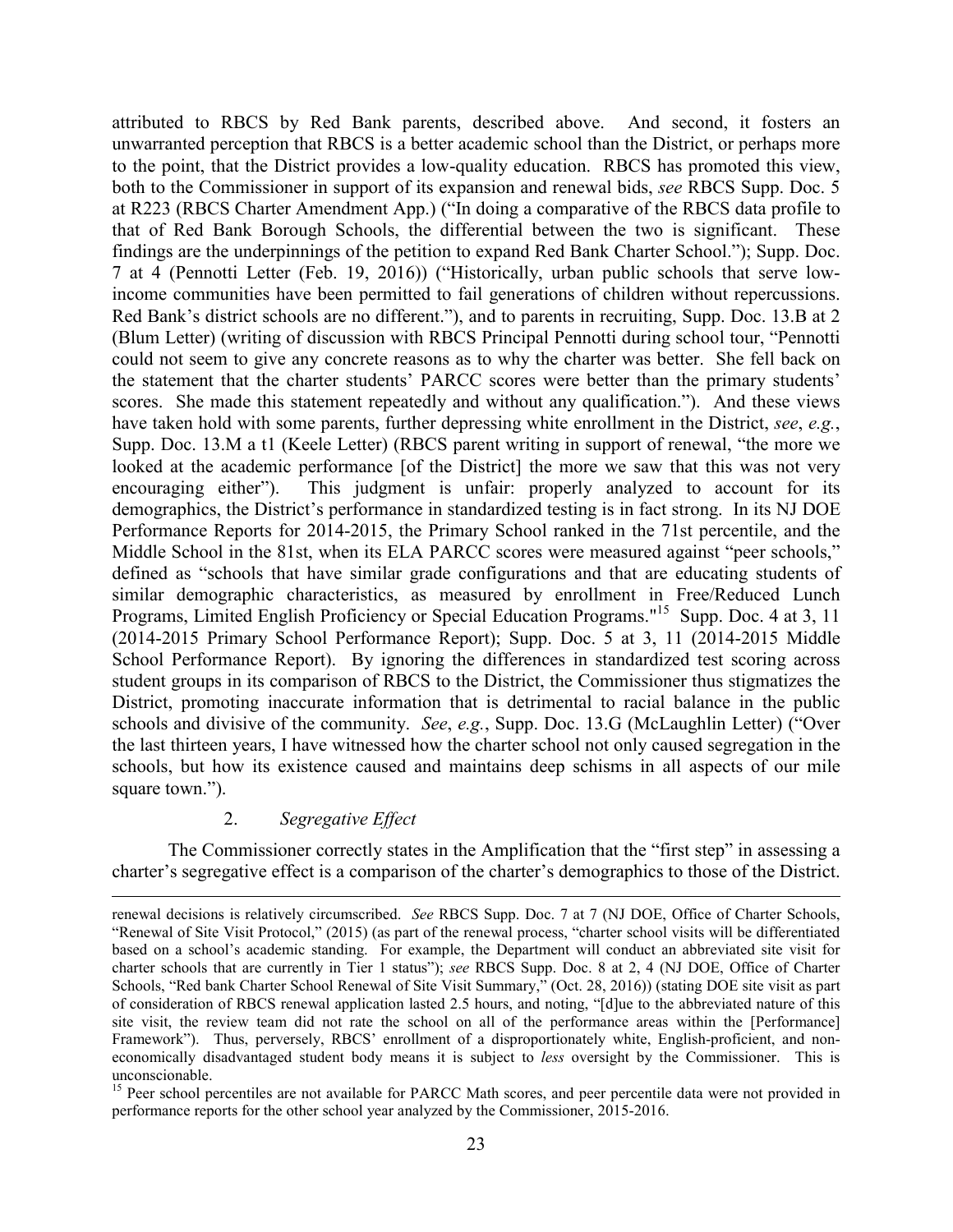Supp. Doc. 17, Amplification at 6. The Commissioner also properly acknowledges that white enrollment in the district is steadily declining, and that RBCS's white and Latino enrollment are out of line with the community's demographics as reflected in 2010 census data. *Id.* at 3, 5. The Commissioner nonetheless finds no segregative effect and thus requires no change in RBCS policies as a condition of granting a charter renewal. This reflects both an improper reading of the evidence and a misunderstanding of the "segregative effect" legal standard.

First, the Commissioner finds that, while RBCS' population is notably whiter than that of the community's school-age children, RBCS has taken sufficient steps to address the issue with its recent advertising efforts. *Id.* at 3-4. As evidence that RBCS recruitment is proving successful, the Commissioner cites the change in Pre-K Latino enrollment from 27% to 60% from 2014-2015 to 2015-2016. *Id.* at 5. The problem with this analysis is that, especially in light of nearly 20 years of racial imbalance achieved in large part through improper recruitment methods, discussed above, it places tremendous weight on a very small sample size: the Pre-K enrollment of a small school for one year, amounting to just 20 students. Moreover, in 2017- 2018, the Latino Pre-K enrollment dropped back down to 40% of the Pre-K population. Supp. Doc. 3 at 12-13 (RBCS 2017-2018 Enrollment). The Commissioner should not rely on such slight evidence in assessing RBCS' recruitment efforts. Particularly given the troubling evidence of improper, exclusionary recruitment practices discussed by Red Bank parents, above, the Commissioner should, at the very least, conduct a much more probing examination, and fully investigate the facts, to assure that RBCS is seeking "a cross section of the community's school age population including racial and academic factors" to the "maximum extent practicable." *N.J.S.A.* 18A:36A-8(e). *See Red Bank*, 367 *N.J. Super.* 482 (remanding in an earlier action brought against RBCS where charter "ha[d] a significantly higher percentage of nonminority students than the district schools" and District alleged facts suggestive of discriminatory practices by RBCS "for the Commissioner to conduct an appropriate hearing to determine whether any aspect of the Charter School's operation of the lottery, waiting list, sibling preference, and student withdrawal practices, together with any other actions following enrollment, exacerbate the district's racial/ethnic imbalance. Upon completion of the hearing, the Commissioner shall determine whether any remedial action is warranted, including whether to develop a remedial plan for the Charter School.").

The Commissioner also supports her finding that RBCS "has taken sufficient action to address the issue" of its racial imbalance by citing the charter's institution of a weighted lottery in 2016, which provides an advantage to economically disadvantaged students in selection of the incoming Pre-K class. Supp. Doc. 17, Amplification at 4. Fair Schools Red Bank and the Latino Coalition welcome the use of a weighted lottery by RBCS, but submit that it simply cannot be a sufficient remedy absent proper recruitment. Thus, even with a weighted lottery, in 2017, only 27 of 104 families applying for a seat in the incoming Pre-K class, or approximately 26%, were economically disadvantaged. Supp. Doc. 8 (RBCS Website (April 4, 2017)). By comparison, the District's student population was approximately 89% economically disadvantaged the previous year. This at least suggests—if it does not prove—that RBCS is simply not doing enough to educate the entire community about its availability to all and its admission procedures, and that the Commissioner's reliance on the weighted lottery to remedy racial imbalance at RBCS is an insufficient remedy for the problem of segregation described in this letter.

Finally, the Commissioner also concluded that RBCS was not having a segregative effect on the District because while the District's white population steadily declined from 2010 to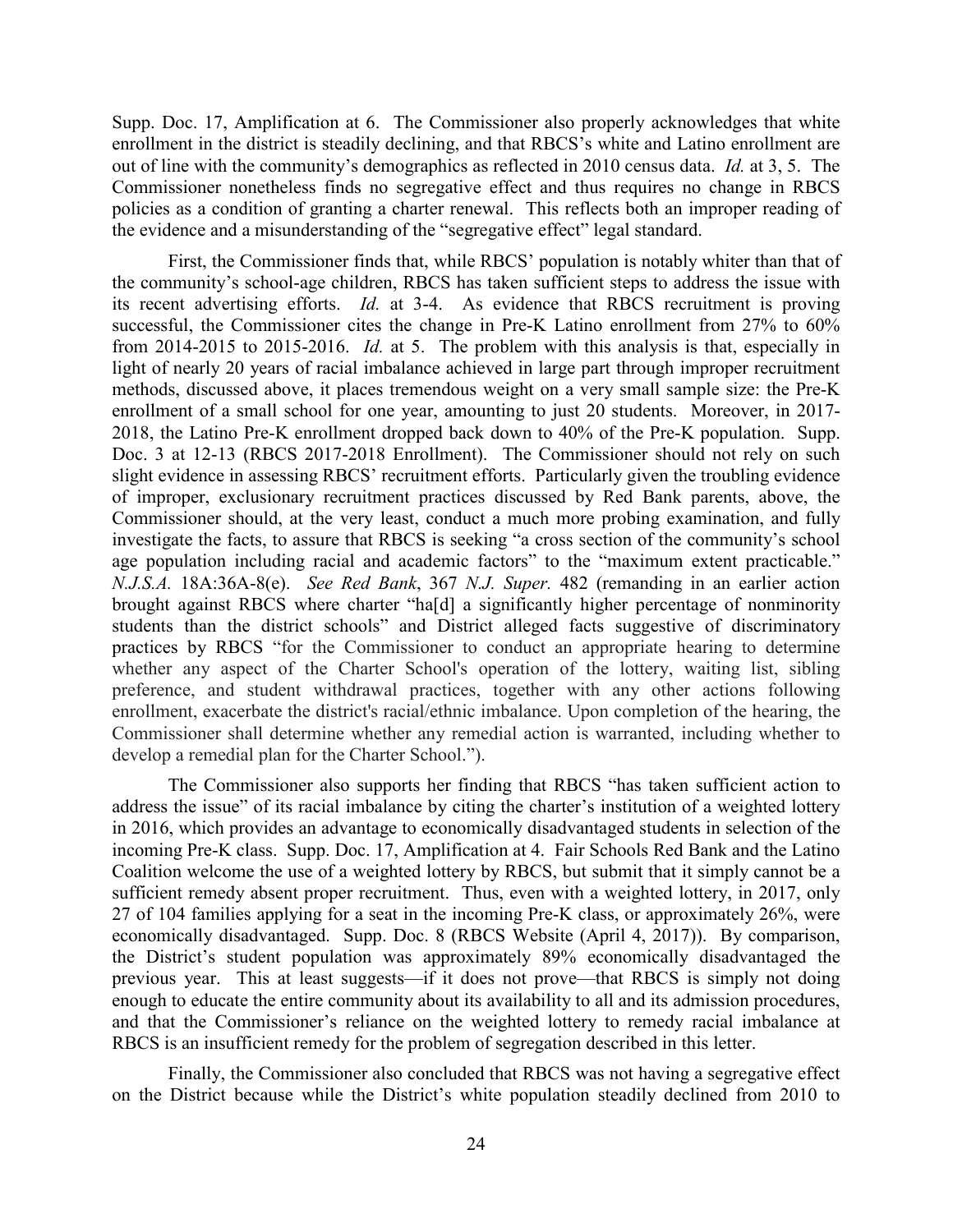2016, the charter's white population fluctuated over the same period, suggesting that "increases and decreases in the proportion of RBCS were not correlated with changes in the proportion of white students in the District schools." Supp. Doc. 17 at 5 (Amplification). But a legal conclusion of "segregative effect" does not require that every decrease in the white population of the District be associated with an identical increase at the charter—no decision of any New Jersey court has construed "segregative effect" in this manner. Under the New Jersey Constitution, the Commissioner is obligated to remedy racial imbalance between schools of the same school district, and even across district lines. *Booker*, 45 *N.J.* at 178-80; *Jenkins*, 58 *N.J.* at 506-08; *N. Haledon*, 181 *N.J.* at 181-84. And "[t]he constitutional command to prevent segregation in our public schools superimposes obligations on the Commissioner when he performs his statutory responsibilities under the Charter School Act." *Englewood on the Palisades*, 164 *N.J.* at 328. Accordingly, the Commissioner's duty to prevent the RBCS from having a segregative effect must be understood to require remedial action any time a charter is severely racially imbalanced relative to the district schools, and any time the operation of a charter is worsening segregation in the district. This duty holds even when demographic trends were already creating segregation in the district schools—"[r]ather than use the demographic trend as an excuse," the Commissioner should consider such trends as making intervention all the more imperative. *N. Haledon*, 181 *N.J.* Thus, quite simply, the charter is having a segregative effect because its student population is far whiter and wealthier than that of the District, creating a racial imbalance that causes harm to the District students; that RBCS has, at least anecdotally, selectively recruited white, middle and upper-middle class students to the exclusion of poorer Latino, LEP students exacerbates this problem. The Commissioner must account for these segregative effects under law, and may not disavow important statutory and constitutional duties by arbitrarily giving "segregative effect" an overly narrow construction. Instead, the Commissioner must take action to address the problem in Red Bank's public schools.

# **VI. The Commissioner Should Implement Several Policy Changes to Remedy Racial Imbalance in Red Bank.**

All of this said, Fair Schools Red Bank and the Latino Coalition do not urge the Commissioner to deny altogether RBCS' application for charter renewal at this time. They understand that closure of the charter school would disrupt and unfairly penalize its 200 students. But corrective action is required if the RBCS charter is to be renewed. Specifically, the Commissioner must address the central causes of RBCS' segregative effect—recruitment and sibling preference—by requiring changes to RBCS policies.

First, the Commissioner should perform a fair evaluation of the charter's academic performance by evaluating test scores in a manner that accounts for bias along lines of race, class, and English-language proficiency. This means that the charter's performance should only be compared to that of the District and other schools after differentiating between students of racial, economically disadvantaged, and LEP groups. Such a policy change would remove the incentive for RBCS to recruit predominantly white, wealthy, English-proficient students. It would also provide for more accurate assessment of the charter's academic performance. And it would remove the harmful and unfair stigma that the District is a poor academic institution with under-achieving students, a perception that both harms District students and reinforces segregation by deterring the parents of white children from enrolling them in the District schools.